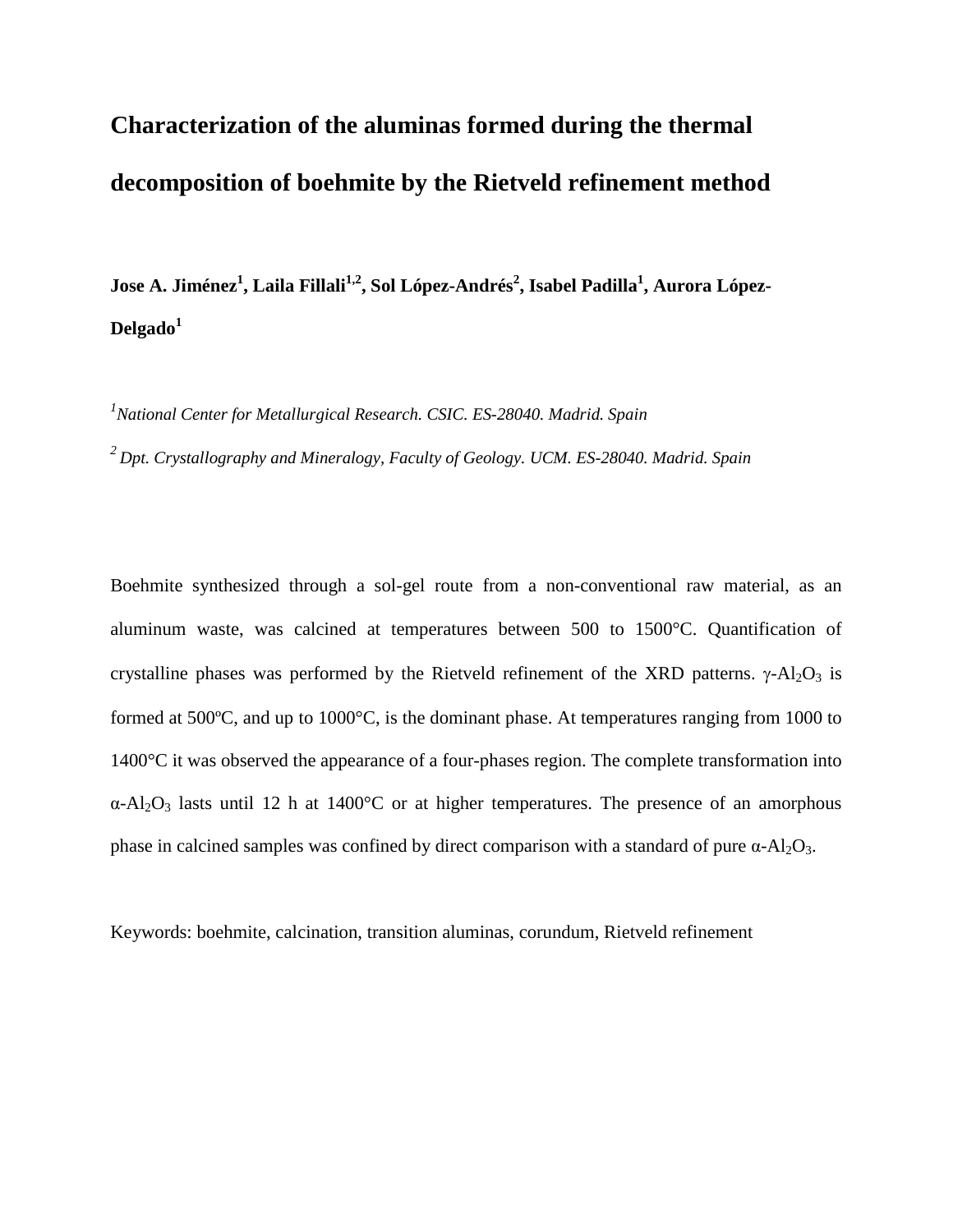# **Introduction**

Aluminum oxides or aluminas  $(A_2O_3)$  are low cost materials extensively used in numerous industrial applications, for example as catalyst support, in electronic-device fabrication, as material for implants in bio-medical application, as refractory material, as abrasive and thermal wear coatings, etc.<sup>1, 2</sup> The wide variety of these applications results from the structural features of its modifications (the so called transition aluminas, as well as its thermodynamically stable alpha alumina ( $\alpha$ -Al<sub>2</sub>O<sub>3</sub>) or corundum), which determine state of the oxide surface.

Aluminas are mainly prepared by calcinations of precursor aluminum hydroxides, which can be in crystalline and gelatinous forms.<sup>3-5</sup> Basically, the crystalline forms consist of three aluminum trihydroxides Al(OH)<sub>3</sub> (gibbsite, nordstrandite and bayerite) and two aluminum oxyhydroxides AlOOH (boehmite and diaspore). These crystalline hydroxides can be found in the nature, mainly obtained from bauxite, or prepared synthetically in a number of ways. From either origin, when these hydroxides and oxyhydroxides are heated, they start to undergo compositional and structural changes until all of the material is converted into α-alumina. Several "transition" aluminas are produced during this process, which are designated as oxides, although it is not certain that all are anhydrous.<sup>6-10</sup> The term "transition" rather than "metastable", reflects the fact that the phase transition between them is irreversible and occurs only on increasing the temperature and/or time of the thermal treatment. In the case of boehmite, conversion into  $\alpha$ - $Al_2O_3$  involves a complex transformation sequence of transitional aluminas: Boehmite/amorphous  $Al_2O_3 \rightarrow \gamma-Al_2O_3 \rightarrow \delta-Al_2O_3 \rightarrow \theta-Al_2O_3 \rightarrow \alpha-Al_2O_3$ .<sup>11, 12</sup> Nevertheless, the transition sequences depend strongly on the chemical routes in synthesis, atmospheric conditions,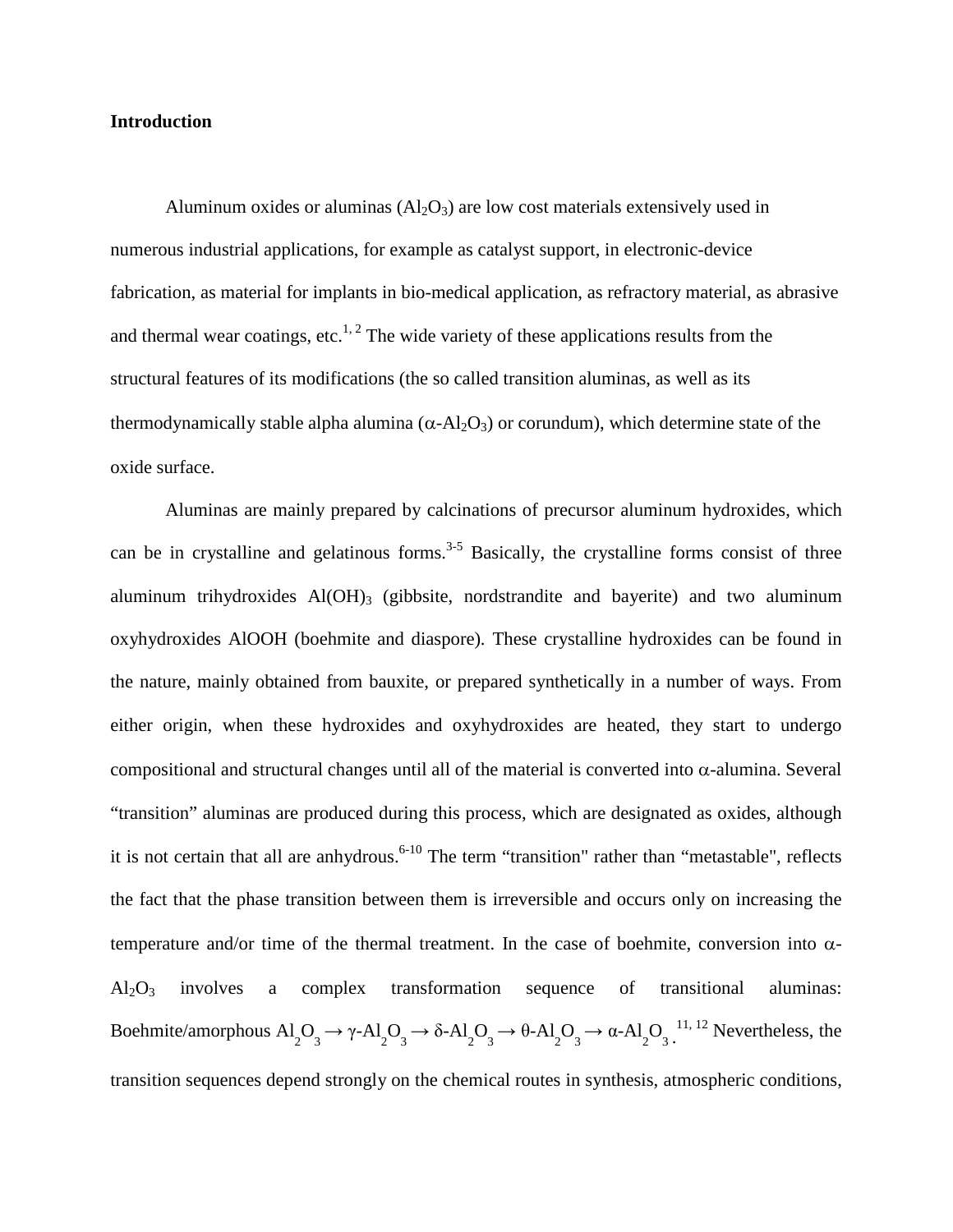degree of crystallinity, heating rates, impurities, moisture, alkalinity, the thermal history of the material, etc.

A wide variety of experimental and computational methods have been used to describe the structures of transition aluminas over the last half century. However, no definitive consensus has been reached on issues such as the arrangement of vacancies and the structures of transition aluminas are under certain amount of debate. The structures of these transition aluminas are traditionally considered to be based on a face-centered cubic (FCC) array of oxygen anions.<sup>10, 11</sup> The structural differences between these forms only involve the arrangement of aluminum cations in the interstices of an approximately cubic close-packed array of oxygen anions. Gamma alumina ( $\gamma$ -Al<sub>2</sub>O<sub>3</sub>) has a tetragonally distorted defect spinel structure with vacancies on part of the cation positions (two cubic structures inside a bigger lattice).<sup>13</sup> Paglia et al.<sup>9</sup> have reported a gamma-prime  $(\gamma' - Al_2O_3)$  phase also to occur. It is a phase similarly structured as the gamma phase but with slight uncertainty in the structure. Delta alumina  $(δ-Al<sub>2</sub>O<sub>3</sub>)$  has a tetragonal superstructure of the spinel lattice with a triple cell of  $\gamma$ -Al<sub>2</sub>O<sub>3</sub>.<sup>6</sup> Finally, theta alumina ( $\theta$ -Al<sub>2</sub>O<sub>3</sub>) has the monoclinic structure of β-Ga<sub>2</sub>O<sub>3</sub> and it is also related to the spinel structure.<sup>14, 15</sup>

In previous paper,  $16,17$  the conversion of a boehmite, synthesized by a sol-gel route from a non-conventional raw material, as a waste from aluminum industry, into α-alumina at 1300 and 1400ºC, was studied by X-ray diffraction (XRD), transmission electron microscopy (TEM) and Fourier transformed infrared spectroscopy (FTIR). In most of previous works, the phase identification after a thermal treatment of boehmite has been performed by XRD diagrams using a search-match program supported by JCPDS cards. As reported by Boumaza et al.,<sup>18</sup> matching the XRD pattern with the JCPDS data base did not allow to unambiguously characterizing the phases present when the samples contain several transition aluminas due to systematic peak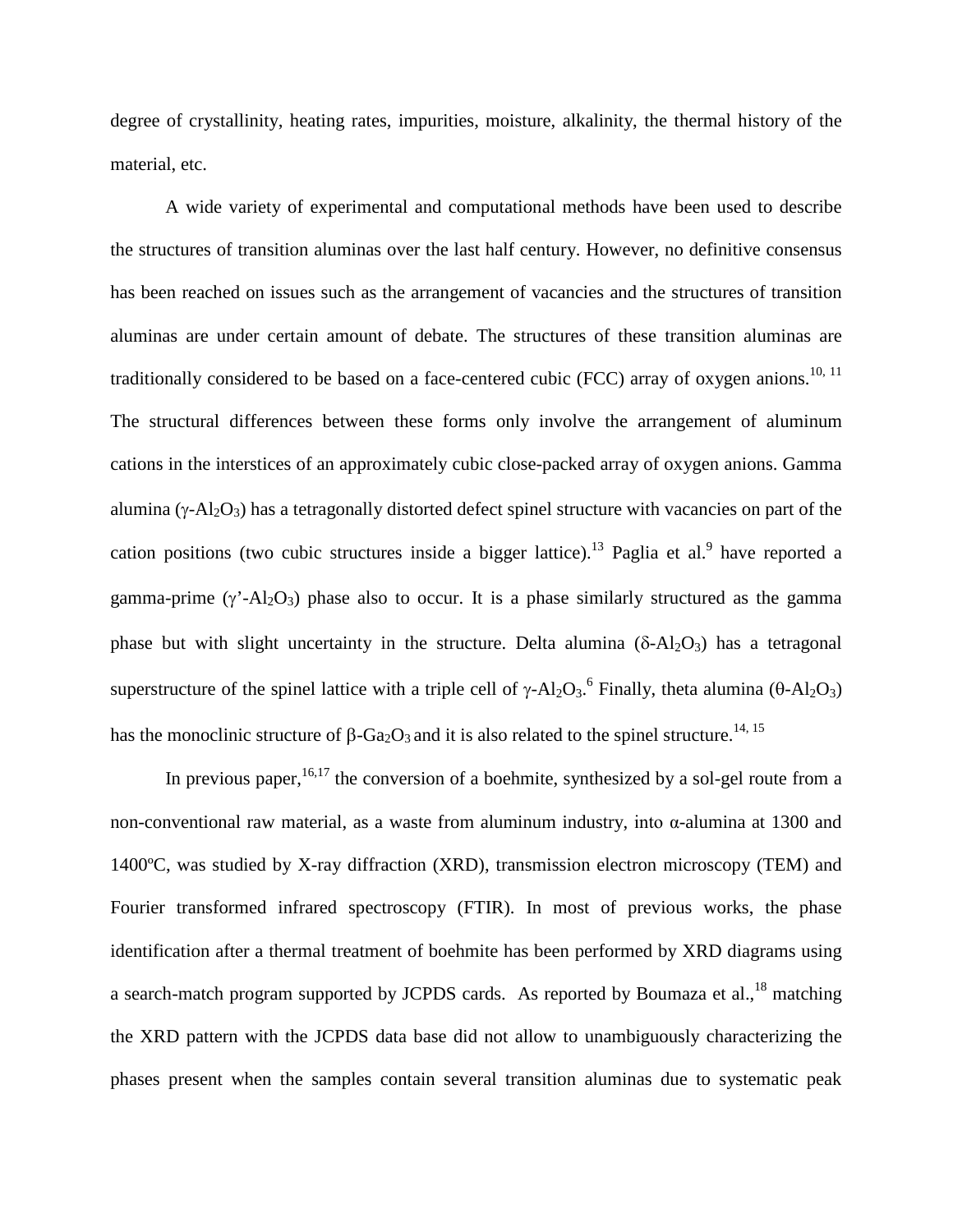overlap. Specifically, these authors cannot prove by XRD the formation of  $\theta$ -Al<sub>2</sub>O<sub>3</sub> during thermal treatment of boehmite<sup>18</sup>. Thus, they used the simultaneous analysis of XRD patterns and IR spectra to characterize the transition alumina phases. However, this information is not precise enough to determine the properties associated to resulting material, and hence, for its technological application, it is necessary to quantify the phase fraction of the different aluminas. This problem could be overcome by using the Rietveld analysis, which has been widely reported as one of the most suitable technique for identification and quantification of crystalline phases in multiphase systems from the XRD pattern.<sup>19,20</sup> As this method fits the whole diffraction pattern, all reflections, overlapping or not, are used in the fitting process, and the complex severely overlapped patterns of samples with several transition aluminas can, in principle, be analyzed. Besides, variations in peak positions due changes in lattice parameters by the presence of impurities, and peak broadening associated to microstructural details (crystallite size and microstrain), are explicitly included. Thus, the Rietveld method allows extract information simultaneously about the unit cell and crystal structure, microstructure (crystallite size and microstrain), quantitative phase analysis of phases, etc., of the measured sample.<sup>21</sup>

The main goal of this work is to evaluate the use of XRD data and the Rietveld refinement method for the identification, quantification, and calculation of the structural of the various transition aluminas and corundum formed by the dehydration of as-obtained boehmite in air at temperatures ranging from 500 to 1500ºC. The main limitation is the expertise required to develop an appropriate initial structural model, to identify inconsistent results for the phases present, physically meaningless values of the line broadening, interpret correctly the corresponding figures of merit, and to detect in difference plots the presence of any additional phases not considered in the refinement. As these limits are clearly identified and structural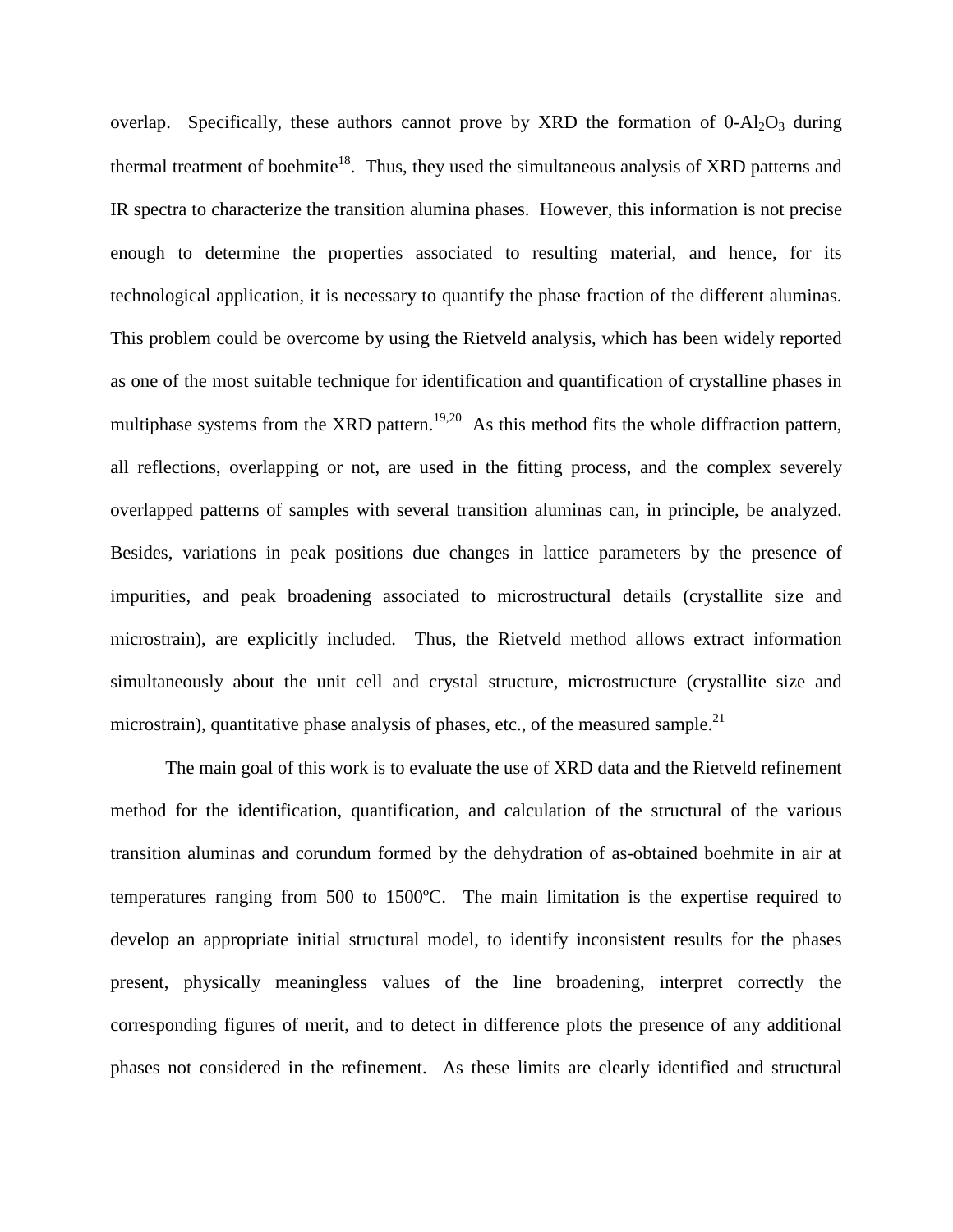parameters could easily be refined or constrained to known values to reflect variations typically found in transition aluminas, it would become possible to characterize aluminas mixtures using only a Rietveld analysis. The combination with of other supplementary techniques like Raman spectroscopy, Infrared spectroscopy, and TEM would be no longer needed for industrial quality control. Finally, corundum and transitional aluminas can coexist with amorphous or low crystallinity component(s) after boehmite calcination process of boehmite. As an amorphous phase do not produce visible peaks in the X-ray diffraction diagram, increasing only the background, it cannot be detected directly by XRD. In this work, the absolute phase composition was determined by direct comparison with a standard of pure  $\alpha$ -Al<sub>2</sub>O<sub>3</sub> measured separately, but under the same conditions. For this goal, integrate intensity of the individual Bragg peaks of corundum was calculated using a combination of Pawley's fitting for corundum and Rietveld method for transitional aluminas.

### **Experimental procedure**

#### *Characterization techniques*

A sample of the alumina precursor, boehmite, was obtained by a sol-gel process of an aluminum waste as raw material as previously reported.<sup>17</sup> Chemical analysis of boehmite was carried out by X-ray fluorescence (XRF, Panalytical Axios wave-length-dispersive X-Ray spectrometer) on a powdered sample compressed in a cold 150 MPa isostatic press in order to obtain a 37 mm diameter disk. The thermal transformation of boehmite into alumina was followed by simultaneous thermogravimetric/differential thermal analysis (TG/DTA) in a TA Instrument model SDT-Q 600. Analyses were performed in  $N_2$  atmosphere, up to 1300°C, at a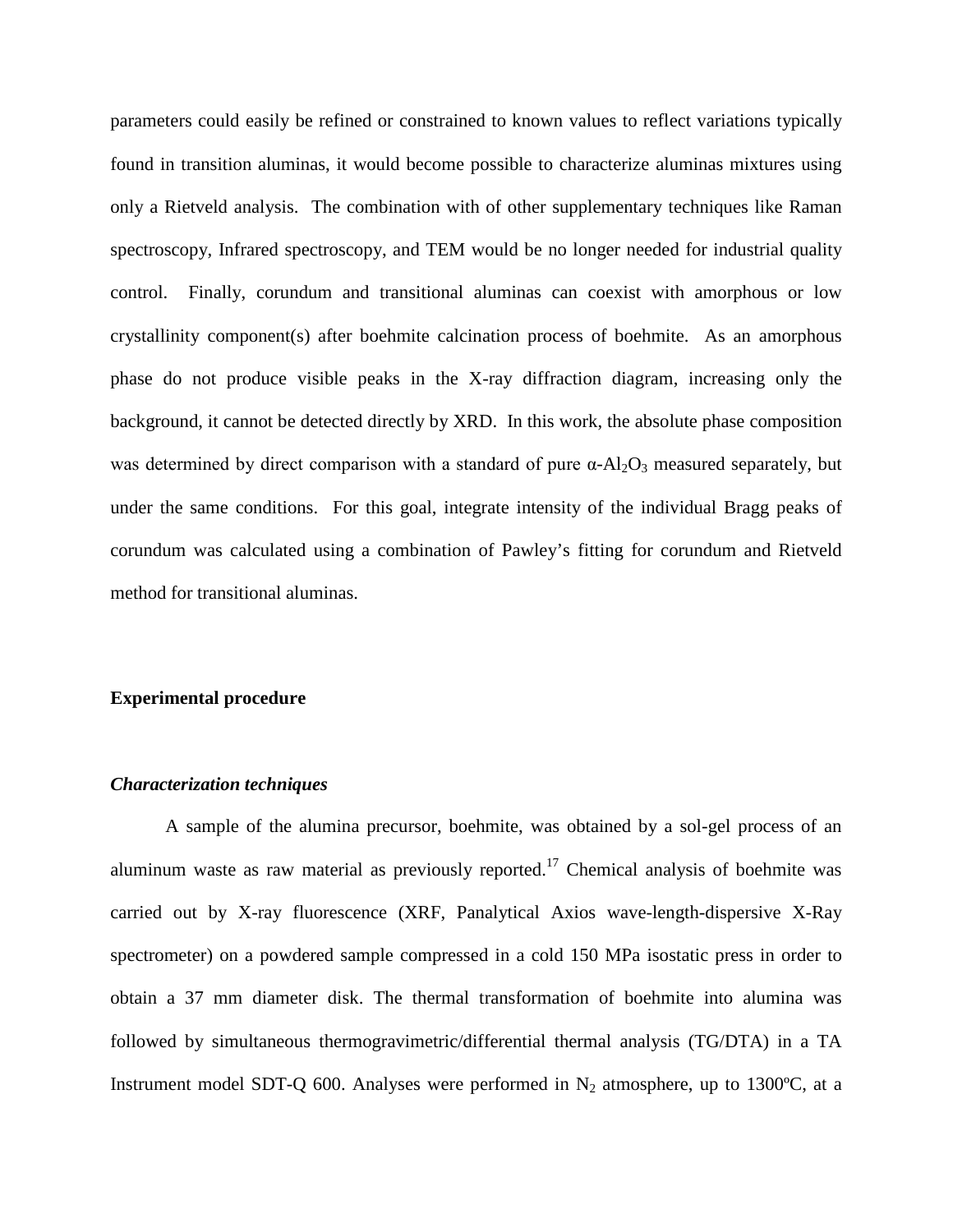heating rate of 20°C/min. According to the results of this analysis, around 2 g of boehmite was heated at 20°C/min in air in an Eurotherma Furnace AB Model SF-2, at different temperatures ranging between 500 and 1500ºC, for 2, 7 and 12 hours. A batch was also performed at 1400ºC, 7 h in nitrogen atmosphere. Identification of the crystalline phases after this treatment was conducted by X-ray diffraction. Measurements were carried out with a SIEMENS D5000 diffractometer equipped with X-ray Cu tube and a diffracted beam monochromator. A current of 30 mA and a voltage of 40 kV were employed as tube setting. Operational conditions were selected to obtain XRD diagrams of sufficient quality: sufficient counting statistics, narrow peaks and detection of small diffraction peaks of minor phases. XRD data were collected over a 2θ range of 20-105º with a step width of 0.02º and a counting time of 10 s/step. The phase present in the XRD patterns were identified using the JCPDS data base and the DIFFRACplus EVA software by Bruker AXS.

#### *XRD pattern refinement method*

It is well known that the Rietveld method is a powerful tool for calculation of structural parameters from diffraction patterns of polycrystalline bulk materials recorded in Bragg-Brentano geometry. In this work, instrument functions were empirically parameterized from the profile shape analysis of a corundum sample measured under the same conditions. The version 4.0 of Rietveld analysis program TOPAS (Bruker AXS) for the XRD data refinement was used in this study. The refinement protocol included also the major parameters like, background, zero displacement, the scale factors, the peak breadth, the unit cell parameter and texture parameters. The quality and reliability of the Rietveld analysis was quantified by the corresponding figures of merit: the weighted summation of residual of the least squares fit,  $R_{wp}$ , the statistically expected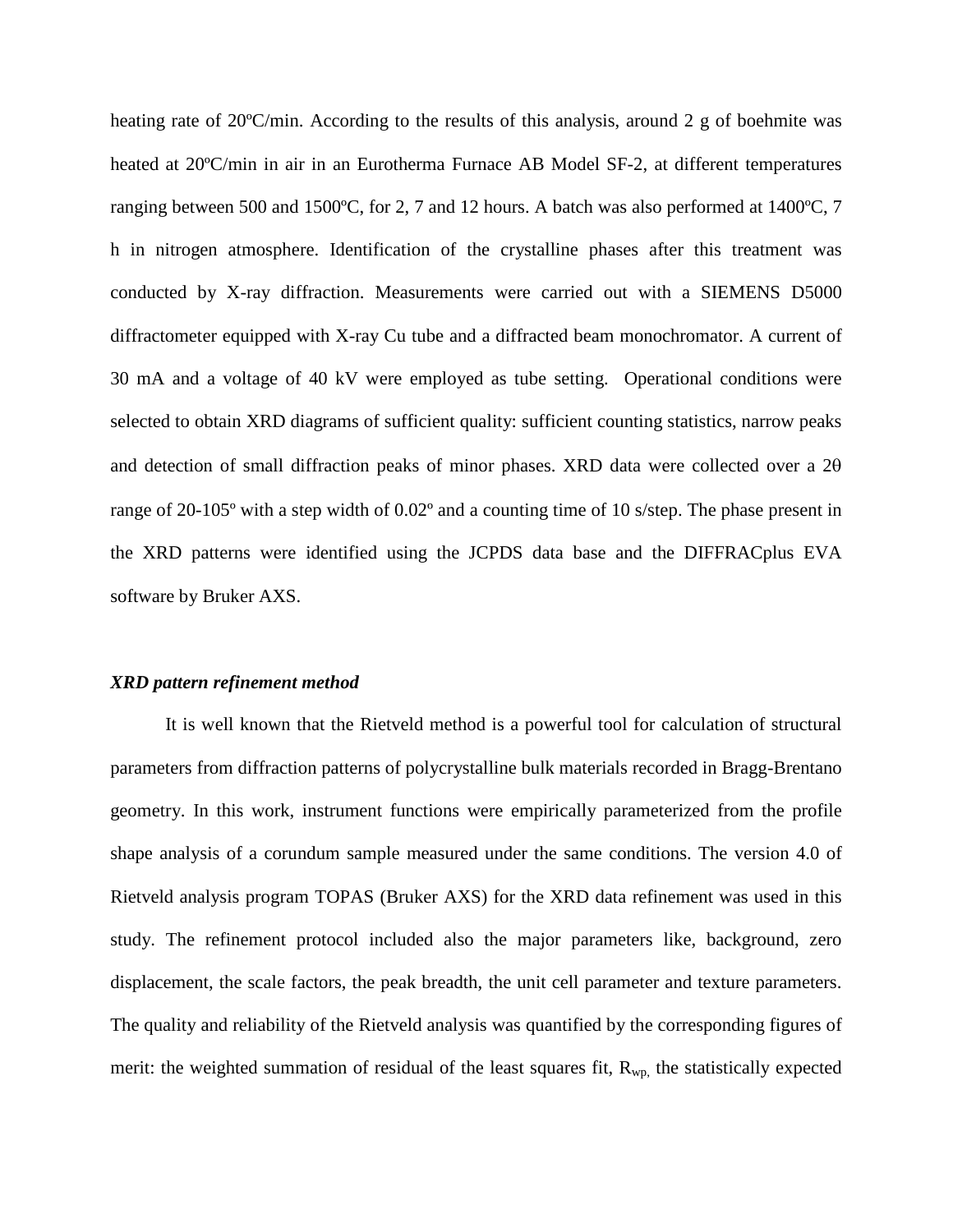least squares fit,  $R_{\text{exp}}$ , the profile residual,  $R_p$ , and the goodness of fit (sometimes referred as chisquared),  $GoF^{18}$ . Since  $GoF = R_{wp}/R_{exp}$ , a  $GoF = 1.0$  means a perfect fitting.

The room temperature structures used in the refinement were an appropriated combination of metastable structures including γ, δ and θ aluminas, as well as its stable α-alumina phase. The crystal structure of α-alumina or corundum has been determined by different authors.<sup>22, 23</sup> It has a trigonal structure, with space group  $R\bar{3}c$  and cell parameters a = 0.4754 nm and c = 1.299 nm at 300K. The rhombohedral cell contains two formula units where oxygen anions occupy 18*c*  Wyckoff positions, whereas the aluminum cations are located at 12*c* positions. This means that every aluminum atom is coordinated octahedrally to six oxygen atoms, and two thirds of the octahedral interstices are occupied with Al cations to maintain electrical neutrality.

The structural models for the metastable aluminas used in the analysis were based on the crystal values reported in references. The  $\gamma$ -Al<sub>2</sub>O<sub>3</sub> has been described as defect spinel structures using the Fd  $\overline{3}$ m space group.<sup>24, 25</sup> It is commonly accepted that this alumina contains oxygen ions in 32e Wyckoff positions, while aluminum cations (to satisfy  $Al_2O_3$  stoichiometry) are distributed over 16d octahedral and 8a tetrahedral sites. However, there is a large confusion regarding this distribution, and in addition many authors suggest that some Al cations can occupy 16d, 16c, 8a, 8b, and 48f sites in the Fd  $\overline{3}$  m space group, which are not occupied in the normal spinel structure.<sup>11, 15, 26</sup>

The structure of  $\delta$ -Al<sub>2</sub>O<sub>3</sub> has also been described as based on the spinel structure. However, it is believed to be a superlattice built by piling up three spinel units, with the Al cations occupying 13+1/3 of the octahedral sites and all the tetrahedral sites of the conventional spinel structure.<sup>7, 11</sup> Repelin et al.<sup>8</sup> have applied a least-squares fitting procedure to described the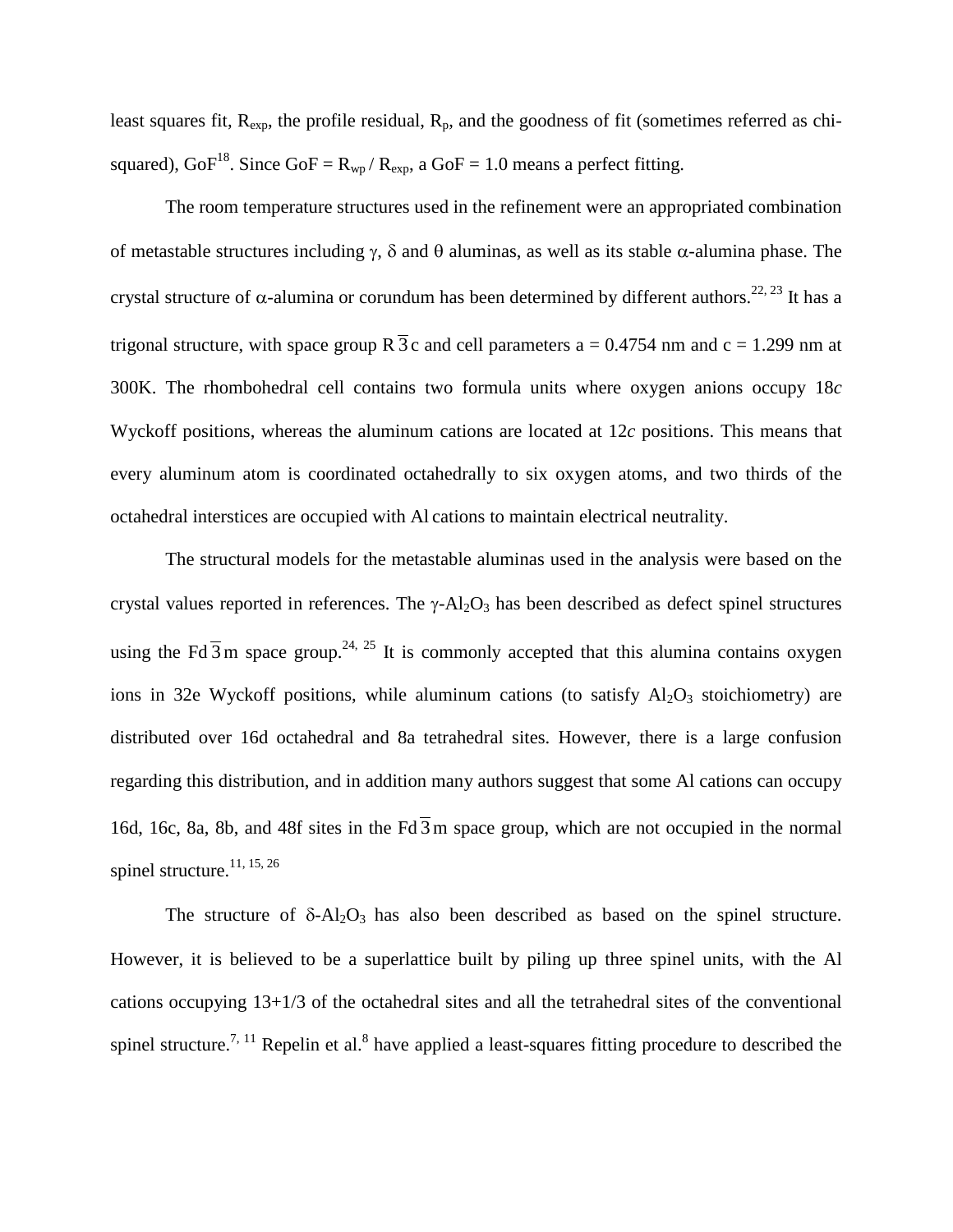X-ray data from  $\delta$ -Al<sub>2</sub>O<sub>3</sub> by the  $P\overline{4}$  *m*2 space group and lattice parameters a = 0.560 nm and c = 2.3657 nm.

Finally,  $\theta$ -Al<sub>2</sub>O<sub>3</sub> is a structural isomorph of β-Ga<sub>2</sub>O<sub>3</sub>. This structure is monoclinic, with space group  $C2/m^{7}$ , <sup>15</sup>. The lattice parameters are: a = 1.1795 nm, b = 0.291 nm, c = 0.5621 nm and  $\beta = 103.79^{\circ 27}$ . This unit cell contains 20 atoms (four Al<sub>2</sub>O<sub>3</sub> units), with the oxygen atom distribution close to a FCC lattice and the aluminum cations equally distributed between octahedral and tetrahedral sites.

After the calcination process of boehmite, corundum and transitional aluminas can coexist with amorphous or low crystallinity component(s). This may make the Rietveld-based quantitative analysis inapplicable, or at best, may reduce its precision. While the Rietveld method may still result in reliable weight ratios among the crystalline components in the sample, it is important to know the absolute weight fractions that include the content of the amorphous part of the specimen. The absolute phase composition of calcined samples can be determined by the Rietveld refinement using the atomic structure of corundum and transitional aluminas described before, and a known amount of a standard material. However, in order to avoid mixing a standard with the specimen, the diffraction patterns of both, a standard of pure  $\alpha$ -Al<sub>2</sub>O<sub>3</sub> and the specimen were measured separately, but under the same conditions. Intensity of the standard diffraction peaks and the intensity of the same Bragg peaks of analyzed specimen were used to calculate the weight fraction of  $\alpha$ -Al<sub>2</sub>O<sub>3</sub> as follow:

$$
W_{corundum} = \frac{I_{(hkl) \, specimen}}{I_{(hkl) \, standard}}
$$
 (1)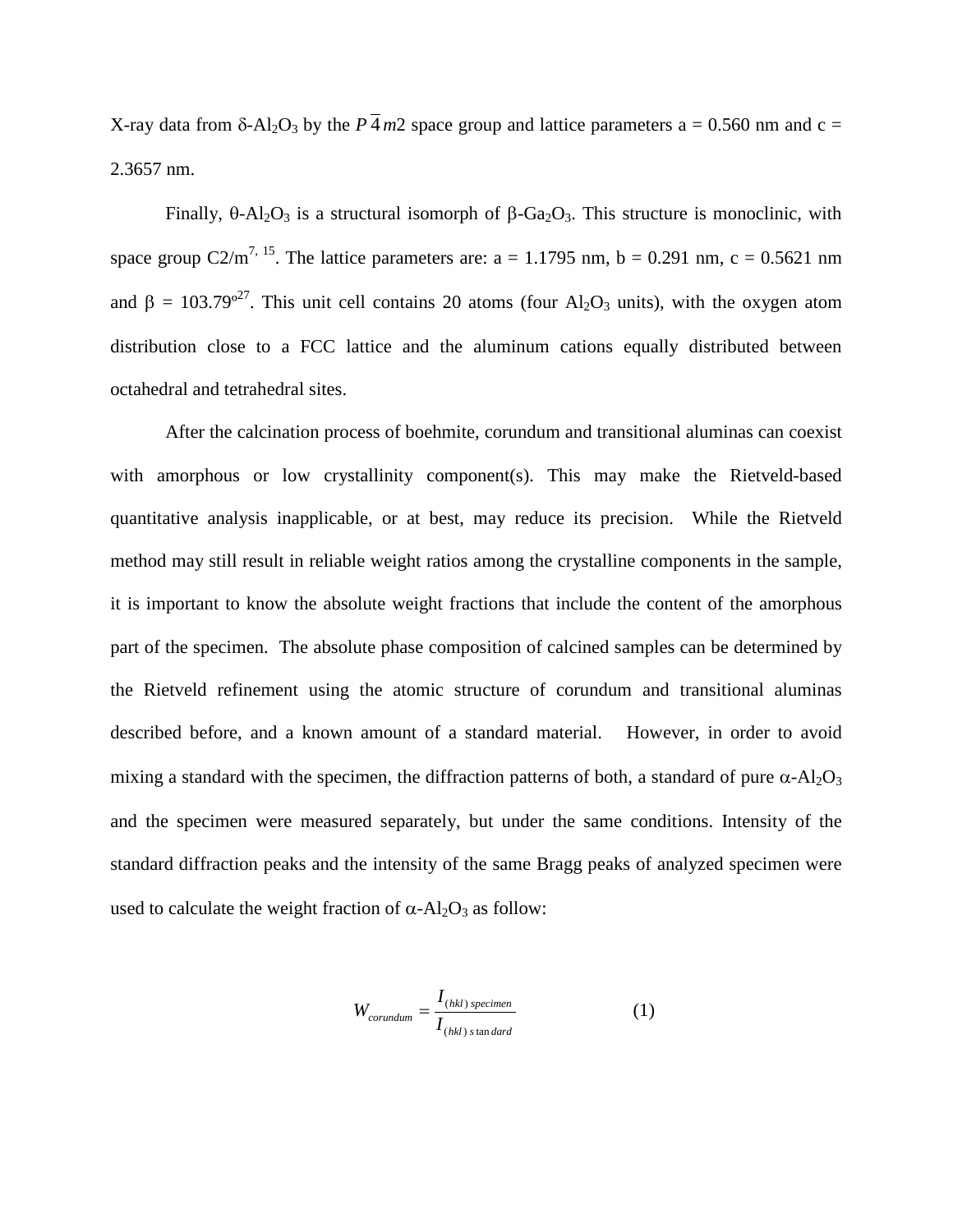In order to increase the accuracy of the analysis, the integrated intensity of diffraction peaks with an intensity ratio higher than 15% of the strongest Bragg peak were used in this calculation:

$$
W_{corundum} = \frac{\sum_{(hkl)} I_{(hkl) \, specimen}}{\sum_{(hkl)} I_{(hkl) \, standard}} \tag{2}
$$

Finally, the weight fractions of corundum obtained from the Rietveld refinement are normalized to match the content of the corundum obtained from (2). The weight fractions of transitional aluminas were recalculated using the following expression:

$$
W_i = W_i^R \frac{W_{corundum}}{W_{corundum}^R}
$$
 (3)

And the weight fraction of the amorphous component  $(W_A)$  is determined from the difference:

$$
W_A = 1 - \sum_{i=1}^{N} W_i
$$
 (4)

The main difficulty in quantification of the X-ray diffraction peaks intensities of corundum in the specimens arise from the overlapping of some diffraction peaks with peaks of transitional aluminas. Thus, integrate intensity of the individual Bragg peaks of corundum peaks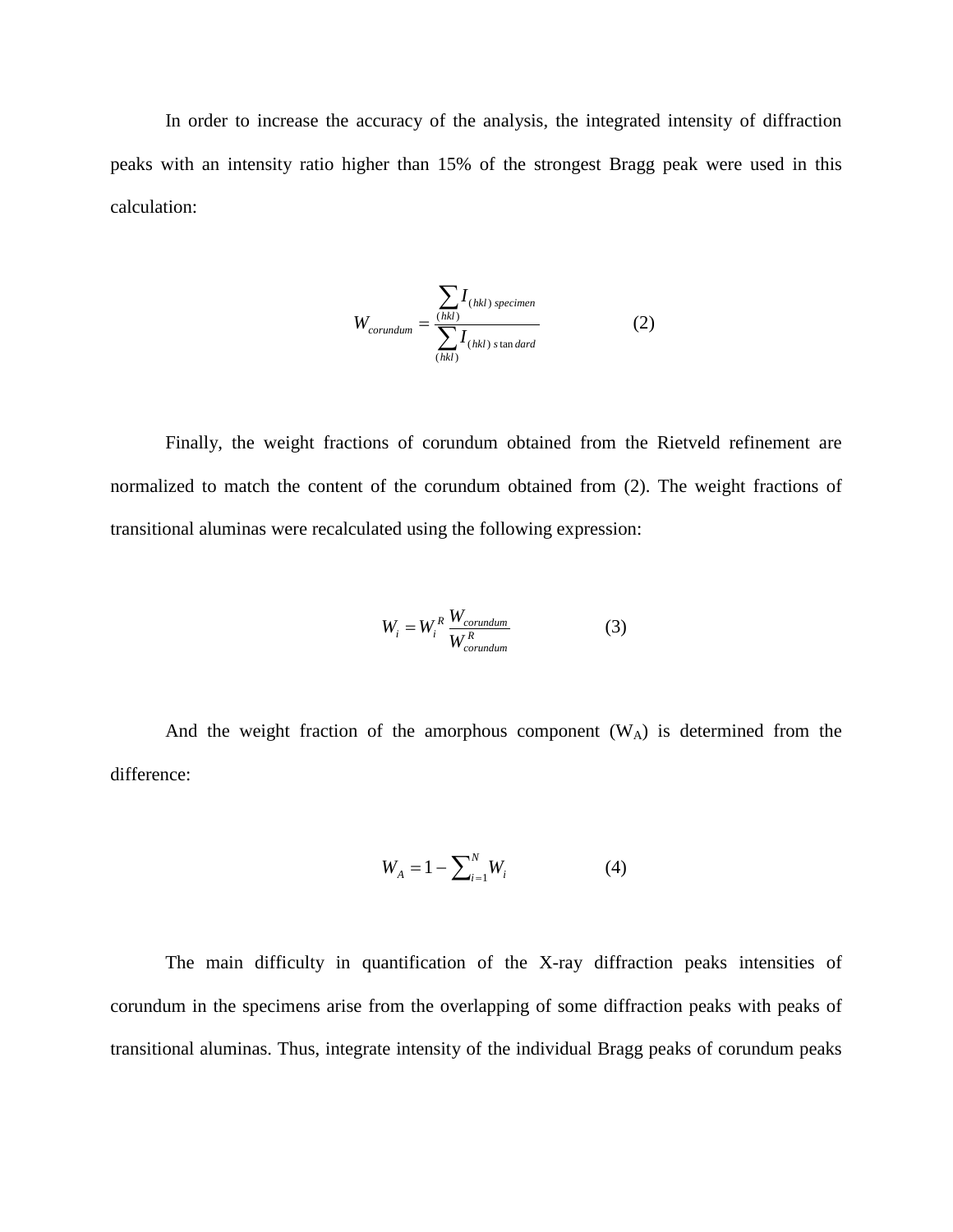was calculated using a combination of Pawley's fitting for corundum and Rietveld method for transitional aluminas.

#### **Results and discussion**

#### *Characterization of boehmite*

The as-synthesized precursor boehmite was first semiquantitatively analyzed for determining the elemental composition by XRF. As shown in Table I, only the concentration of  $Fe<sub>2</sub>O<sub>3</sub>$  and  $SiO<sub>2</sub>$  are meaningful (up to 0.5%) among the secondary constituents. The major phase present in this precursor was confirmed to be boehmite by matching the XRD pattern with the JCPDS card 021-1307. Figure 1 shows a quite good Rietveld refinement of the boehmite XRD profile within an orthorhombic crystal structure with space group Cmcm ( $R_{exp} = 5.20$ ,  $R_{wp} = 6.63$ ,  $R_p = 5.16$ , and GoF = 1.28), and it gives as results lattice parameters of a = 2.876 nm, b = 12.207 nm, and  $c = 3.750$  nm, and a crystallite size of 2 nm.

A typical TG and DTA curves of boehmite is shown in Fig. 2. TG curve shows a continuous mass loss from room temperature up to nearly 1000ºC, with bad-defined inflexions, which can be better distinguished in its derivative curve (DrTG). In this curve it can be observed that total dehydration of boehmite to form alumina occurred in three steps:

a) The first mass loss takes place up to 264ºC corresponds mainly to the dehydration of water molecules weakly bound to form a dry boehmite. It represents about 12.6% of the total mass loss and it is associated with an endothermic peak in DTA curve centered at 141ºC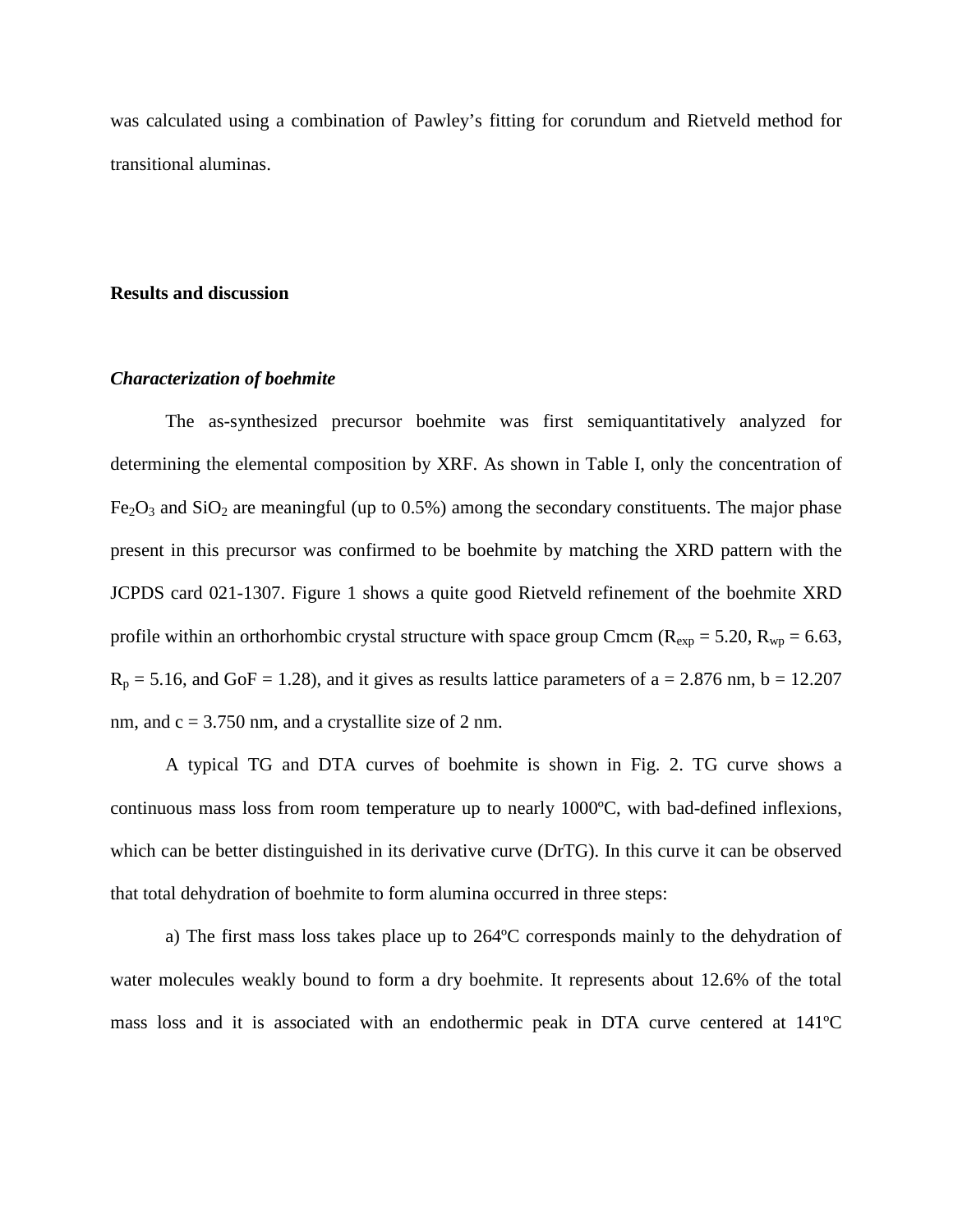(integration peak 285.4  $\mu$ Vs/mg). According to Tsukada et al.<sup>28</sup> this loss corresponds to interlayer/absorption water.

b) The second mass loss represents 14.2% of the total mass, and occurs between 264 and 491 $^{\circ}$ C. This endothermic effect (65.09  $\mu$ Vs/mg), centered at 380 $^{\circ}$ C is attributable to the dehydroxylation of boehmite.<sup>28-30</sup> This value is slightly lower than the theoretical mass loss of 15% for the thermal decomposition of boehmite into γ-Al<sub>2</sub>O<sub>3</sub>,<sup>31</sup> which would indicate that there is still certain amount of remnant hydroxyl groups.

c) Between 535 and 900°C, takes place a final small mass loss of about 2.2%, which is observed as a very broad and endothermic peak on the DTA curve (78.21  $\mu$ Vs/mg) which was centered to 735ºC. It corresponds with the elimination of residual hydroxyls. Since the dehydration process is complete after this step, the transition alumina must contain some amount of OH groups.<sup>28</sup> Accordingly, the total mass loss reached 30.3% corresponds to a boehmite of stoichiometry AlOOH $\cdot$ 0.8H $_2$ O.<sup>17</sup>

Finally, although there is not mass loss, DTA curve shows an exothermic peak between 1090 and 1181<sup>o</sup>C (24.5  $\mu$ Vs/mg), with maximum centered at 1143<sup>o</sup>C, which correspond to the abrupt transition from metastable aluminas to  $\alpha$ -Al<sub>2</sub>O<sub>3</sub>.<sup>32</sup>

### *Characterization of aluminas*

According to TG/DTA analyses, and in order to obtain the phase γ-alumina, boehmite was calcined at 500 and 600°C for 7 h. XRD patterns of both samples are similar and consist of very broad, overlapping peaks and significant background. The XRD pattern of sample calcined at 500ºC is presented in Fig. 3a. The major phase observed in this diffractogram correspond to γ- $Al_2O_3$  (JCPDS card 050-0741), which is formed by progressive dehydration and elimination of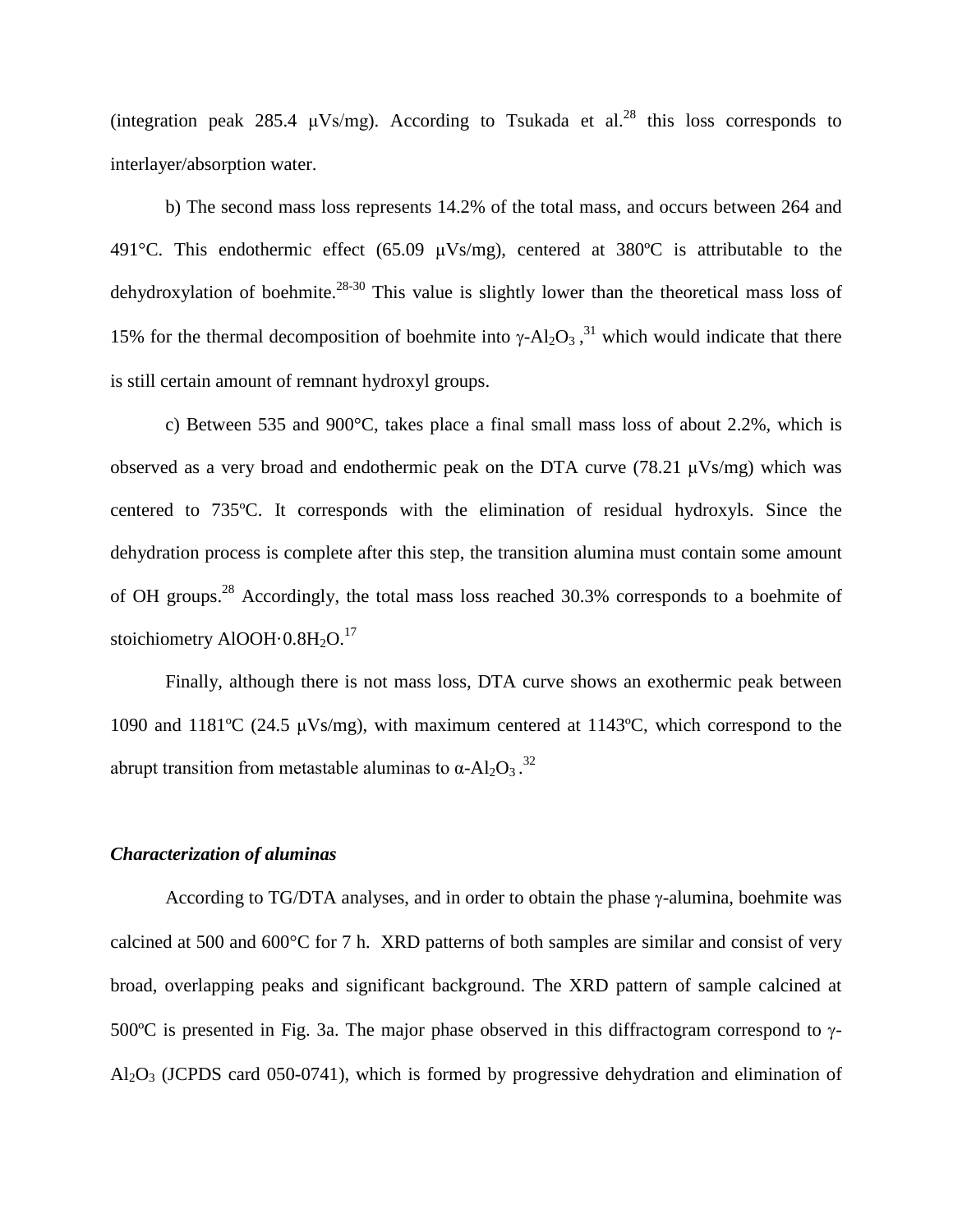hydroxyl groups. The most important features of the XRD profiles can be accounted by the Rietveld refinement using the crystallographic data for the  $\gamma$ -Al<sub>2</sub>O<sub>3</sub> reported by Shirasuka et al.<sup>33</sup> since  $R_{exp} = 5.31$ ,  $R_{wp} = 6.26$ ,  $R_p = 4.87$ , and GoF = 1.18. As observed in Fig. 3a, XRD patterns exhibit broad and diffuse profiles, indicating the presence of small crystalline grains and compositional fluctuations typical of a complex and disordered crystallographic structure. This was associated to the varying occupation among the tetrahedral and octahedral sites by Al ions within the spinel structure, as reported by many authors.<sup>11</sup> Rietveld analysis using the double-Voigt method gives a crystallite size of 2.5 nm. This size is of similar to the crystallite size of the precursor boehmite.<sup>34</sup> The transformation of boehmite into γ-Al<sub>2</sub>O<sub>3</sub> in this temperature range is pseudomorphic, involving atom displacements within only a single boehmite crystal. As a consequence, derived transitional aluminas will have a crystallite size that depended on the precursor crystal dimensions. The crystallite size and lattice parameters of the calcined samples after Rietveld refinement of the XRD patterns are collected in Tables II and III.

In the material calcined at  $850^{\circ}$ C for 7 h, the occurrence of additional diffraction peaks become evident, indicating that  $\gamma$ -Al<sub>2</sub>O<sub>3</sub> is partially converted to  $\delta$ -Al<sub>2</sub>O<sub>3</sub> (JCPDS card 01-088-1609). Transformation of  $\gamma \rightarrow \delta$  on heating has been reported in some studies of phase transformation between metastable aluminas. $11$  Figure 3b shows the Rietveld refinement based on a mixed  $\gamma$ -and δ-Al<sub>2</sub>O<sub>3</sub> phase analysis (R<sub>exp</sub> = 5.55, R<sub>wp</sub> = 7.52, R<sub>p</sub> = 5.82, and GoF = 1.36). It can be observed that the diffraction patterns of both phases are similar, indicating that the structure of δ-alumina is close to that of γ.

In XRD pattern of sample obtained at 1000°C (Fig. 4a), the presence of  $\alpha$ -Al<sub>2</sub>O<sub>3</sub> along with the other transitional aluminas is observed. None of the diffraction patterns obtained from samples calcined at temperatures ranging from 1000 to 1400°C correspond to a pure alumina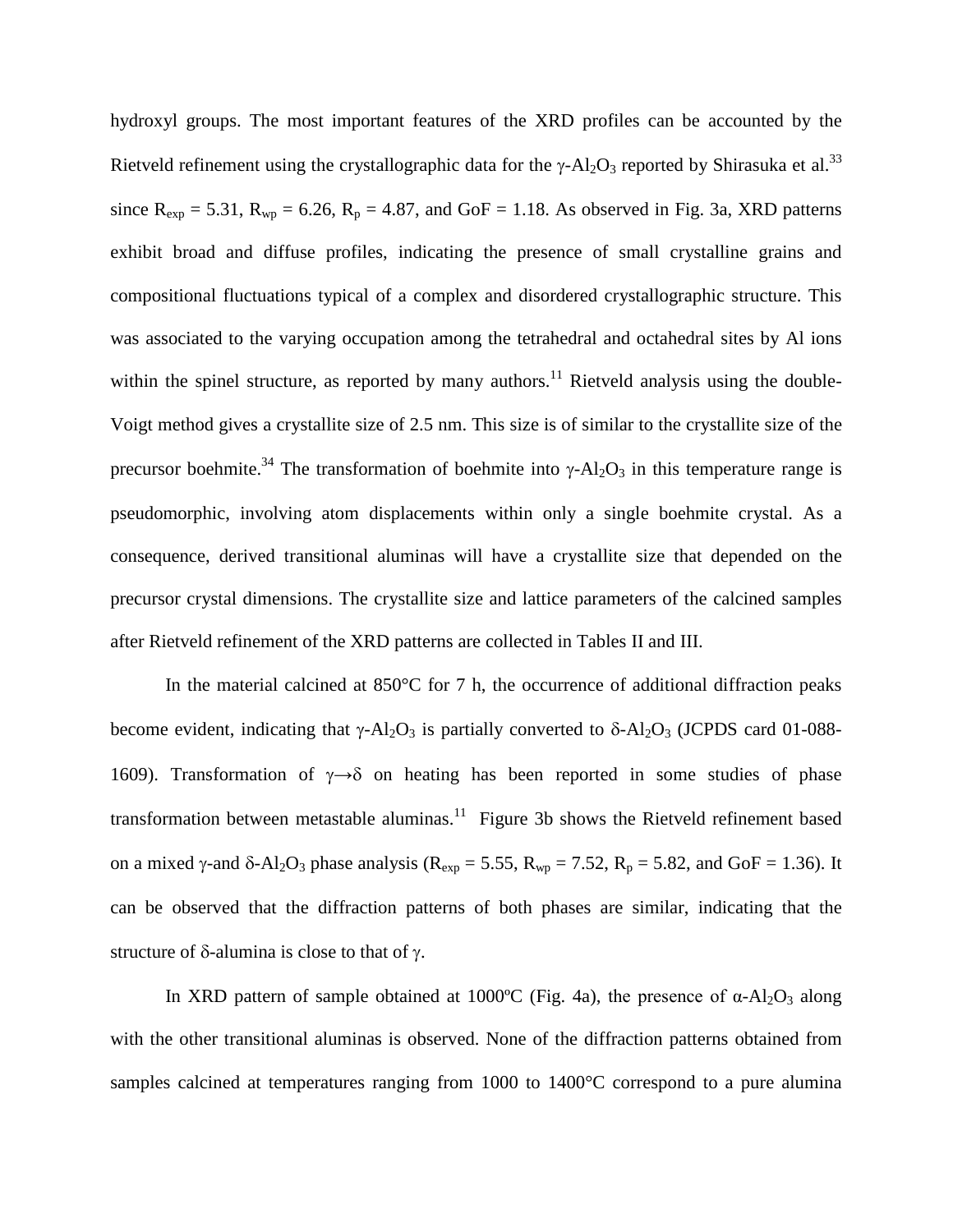phase, and they show a mix of four phases:  $\gamma$ -, δ-, θ- (JCPDS card 035-0121), and α-Al<sub>2</sub>O<sub>3</sub> (JCPDS card 046-1212). No measurable effect due to the transition transformations from  $\gamma$ -Al<sub>2</sub>O<sub>3</sub> to other metastable alumina polymorphs was observed on the TG and DTA curves of Fig.1. As transformations of γ- into δ- and θ-alumina proceeds pseudomorphically, by the cation migration from octahedral to tetrahedral sites, it requires only small amounts of energy that can be hardly detected in DTA experiments.<sup>35-37</sup> Besides, as the structural changes involved in the transformations  $\gamma \rightarrow \delta \rightarrow 0$  occur very gradually, they will proceed continuously, leading to the appearance of a four phases region in this temperature range. This multi-phases region is maintained even at 1400ºC for short calcination time (2 and 7h), as shown in Fig. 4b and c. As reported by Boumaza et al., $^{18}$  unambiguous identification of alumina phases coexisting in these samples it is not possible only by matching the XRD pattern with the JCPDS data base. This problem can be overcome by using the Rietveld analysis, which makes possible the decomposition of experimental XRD pattern in terms of the of the diffraction patterns calculated from the crystal structures of the component alumina phases. As shown in Fig 4a, b and c, the Rietveld refinement reveals the existence of  $\theta$ -Al<sub>2</sub>O<sub>3</sub> by several non overlapping peaks, for instance at 32.8 and 47.7º.

Assuming that the sum of those crystalline phases was 100%, the concentration distribution (in wt%) among the different aluminas determined using the Rietveld refinement is listed in Table IV. From the results shown in this table, it could not be excluded that all metastable alumina phases can transform directly into alpha. It is widely reported that the formation of corundum from boehmite is complete at temperatures above  $1200^{\circ}C^{32}$  On the other hand, Bye et al.<sup>38</sup> have demonstrated that presence of Fe increases the rate of conversion of metastable alumina into  $\alpha$ -Al<sub>2</sub>O<sub>3</sub>. However, in this study a transformation over 90% is not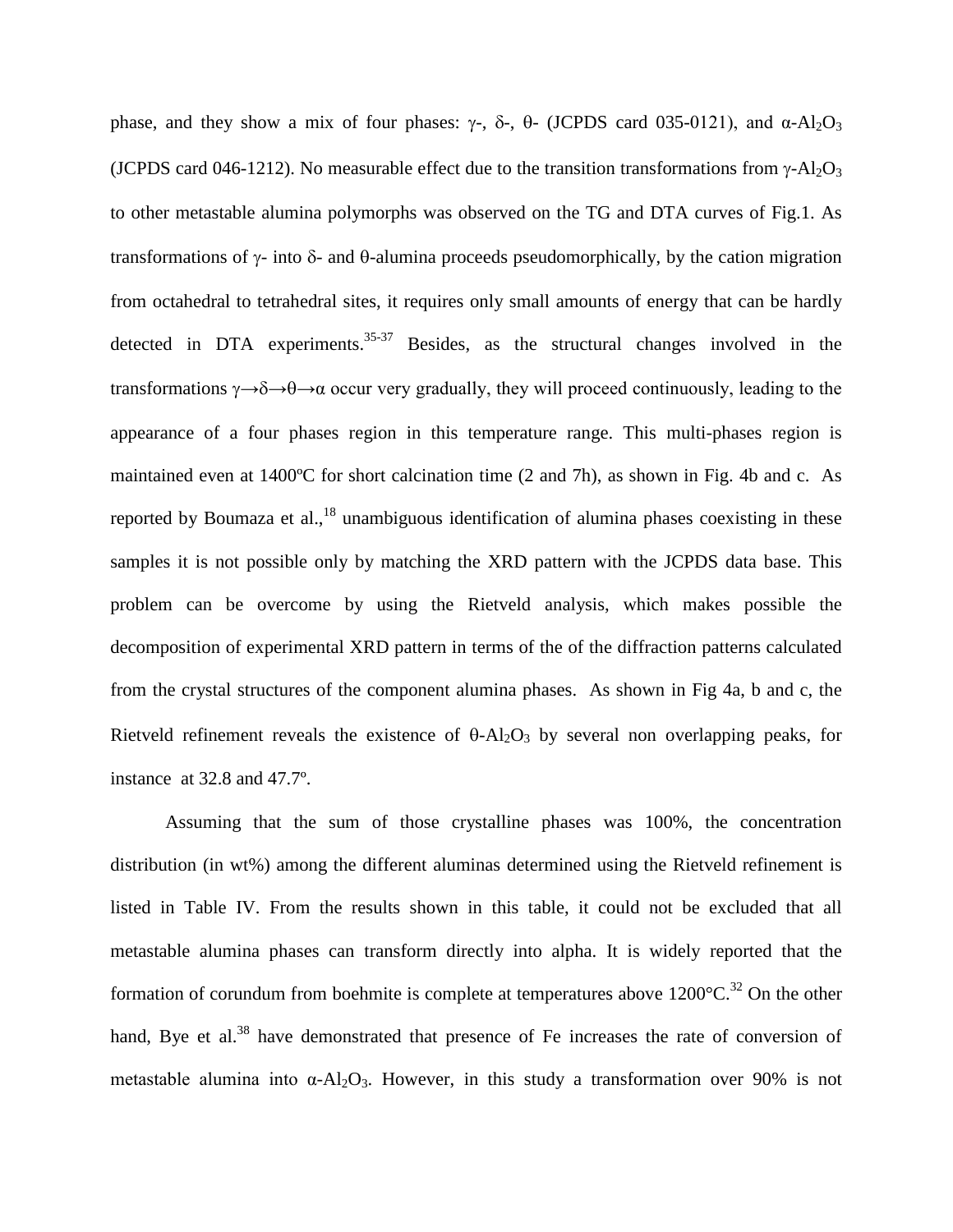observed until 1400°C. The complete transformation of transitional aluminas into  $\alpha$ -Al<sub>2</sub>O<sub>3</sub> lasts until approximately 12h at 1400°C or at higher temperatures. Those samples contain in addition some Fe<sub>2</sub>AlO<sub>4</sub> (JCPDS card 034-0192), and also mullite (JCPDS card 015-0776) in some cases, as shown in Table IV. When calcinations of sample are performed in an inert atmosphere, it is observed the decrease of conversion rate of transitional phases into corundum. Thus, as shown in Table IV, for the same temperature (1400°C) and time (7 h) of heating, the sample calcined in  $N_2$ contains 22.7% of  $\gamma$ -Al<sub>2</sub>O<sub>3</sub>, and this phase is not observed in sample calcined in air.

Aluminum and oxygen atoms movement during the transformations  $\gamma \rightarrow \delta \rightarrow \theta \rightarrow \alpha$ produces aluminas with larger crystallite dimensions. As shown in Table II, crystallite size of a metastable alumina polymorph presents, within the error limits, a similar crystallite size independently of the calcination time and/or temperature. As metastable aluminas changes to  $\alpha$ - $Al_2O_3$ , the crystallite size increases, this means that, the gaps between the chains and the crystal defects are gradually reduced, and finally disappear. When all transitional aluminas are converted into  $\alpha$ -Al<sub>2</sub>O<sub>3</sub>, it was observed a crystallite size that cannot be measured with reasonable accuracy with conventional diffractometers, since crystallite size lead to broadening similar to the instrumental broadening.

As shown in Table III, Rietveld refinement also showed that the unit cell parameters of the different alumina remains effectively constant, within the limits of the experimental uncertainty, with the time-temperature conditions of its formation. The unit cell parameters found for θ by Rietveld refinement compare well with those found by Willson et al.<sup>7</sup>. The α-Al<sub>2</sub>O<sub>3</sub> obtained from the Rietveld refinement of the XRD patterns has a greater lattice parameter ( $a =$ 0.4766 nm, c = 1.3009 nm) than that of JCPDS file 46-1212 ( $a = 0.4758$  nm, c = 1.299 nm) and a similar c/a ratio ( $c/a = 2.730$ ). This difference on crystallographic parameters has been attributed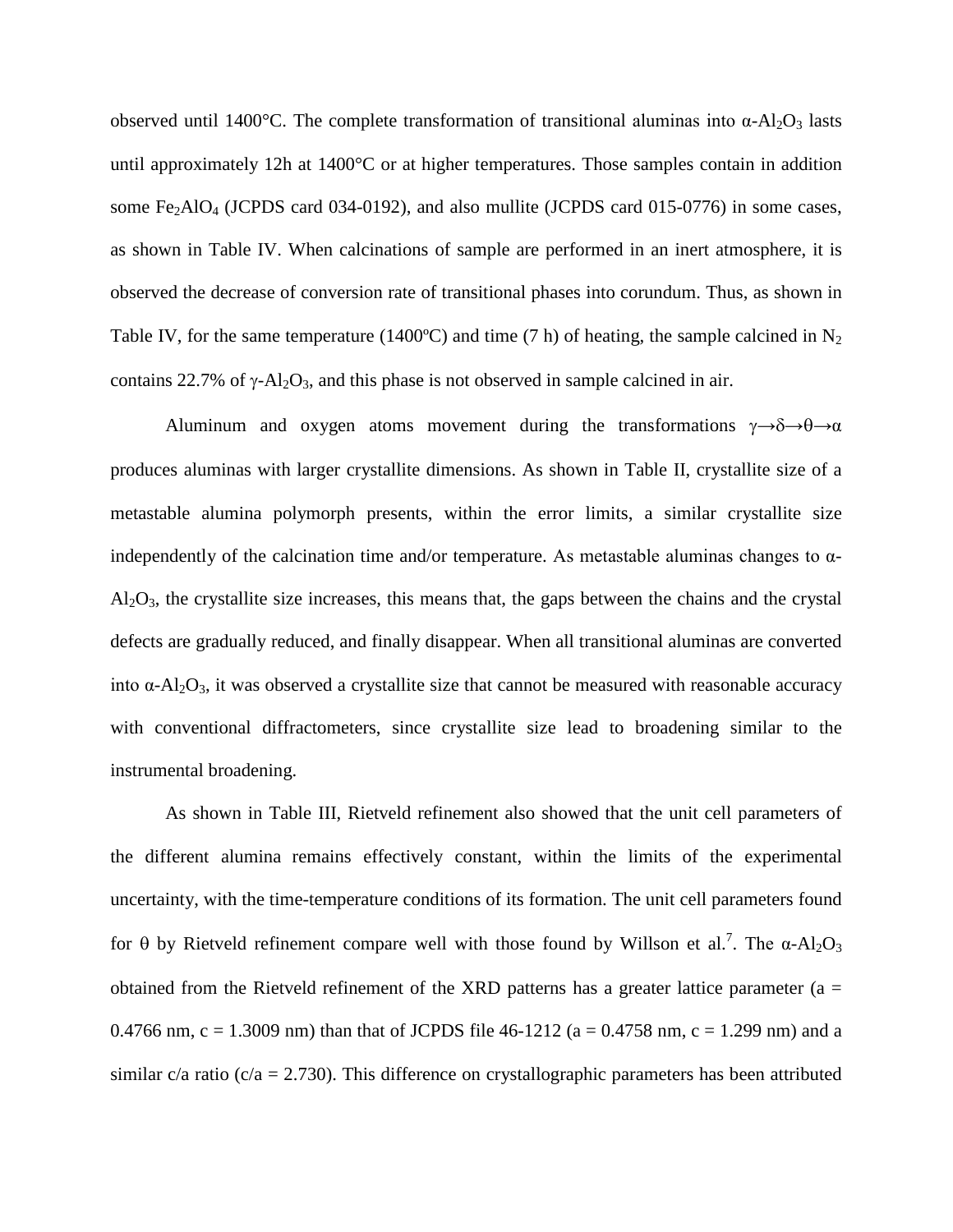by Boumaza et al.  $39$  to microstructural changes that frequently accompany phases transformations.

In the other hand, the presence of an amorphous coexisting with corundum and transitional aluminas in calcined samples was confirmed comparing the corresponding XRD patterns with that of a standard of pure  $\alpha$ -Al<sub>2</sub>O<sub>3</sub> measured under the same conditions. The weight percent of each phase modified by applying the empirical corrections described previously varies between 15-20%. These amorphous oxides would be originated from portions of the original boehmite powders containing trace impurities that did not transform into crystalline phases by calcinations. The amorphousness could be attributable to elements such as phosphor and silicon coming from the raw material used to synthesize boehmite.

#### **Conclusions**

Alumina,  $Al_2O_3$ , was produced by calcinations of a precursor boehmite obtained from an aluminum waste through a sol-gel process. Progressive dehydration and elimination of hydroxyl groups from the boehmite below 500°C led to its transformation into γ-Al<sub>2</sub>O<sub>3</sub>. Conversion of γinto the stable  $\alpha$ -Al<sub>2</sub>O<sub>3</sub> occur very gradually, leading to the appearance of other transitional alumina species like  $\delta$ - and  $\theta$ -Al<sub>2</sub>O<sub>3</sub> during calcinations at temperatures ranging from 1000 to 1400°C. The complete transformation of transitional aluminas into  $\alpha$ -Al<sub>2</sub>O<sub>3</sub> lasts until approximately 12h at 1400°C or at higher temperatures in air atmosphere. Unambiguously determination of the phases present in calcined samples by XRD can only be performed using the Rietveld refinement, due to systematic diffractions peak overlap of the different transition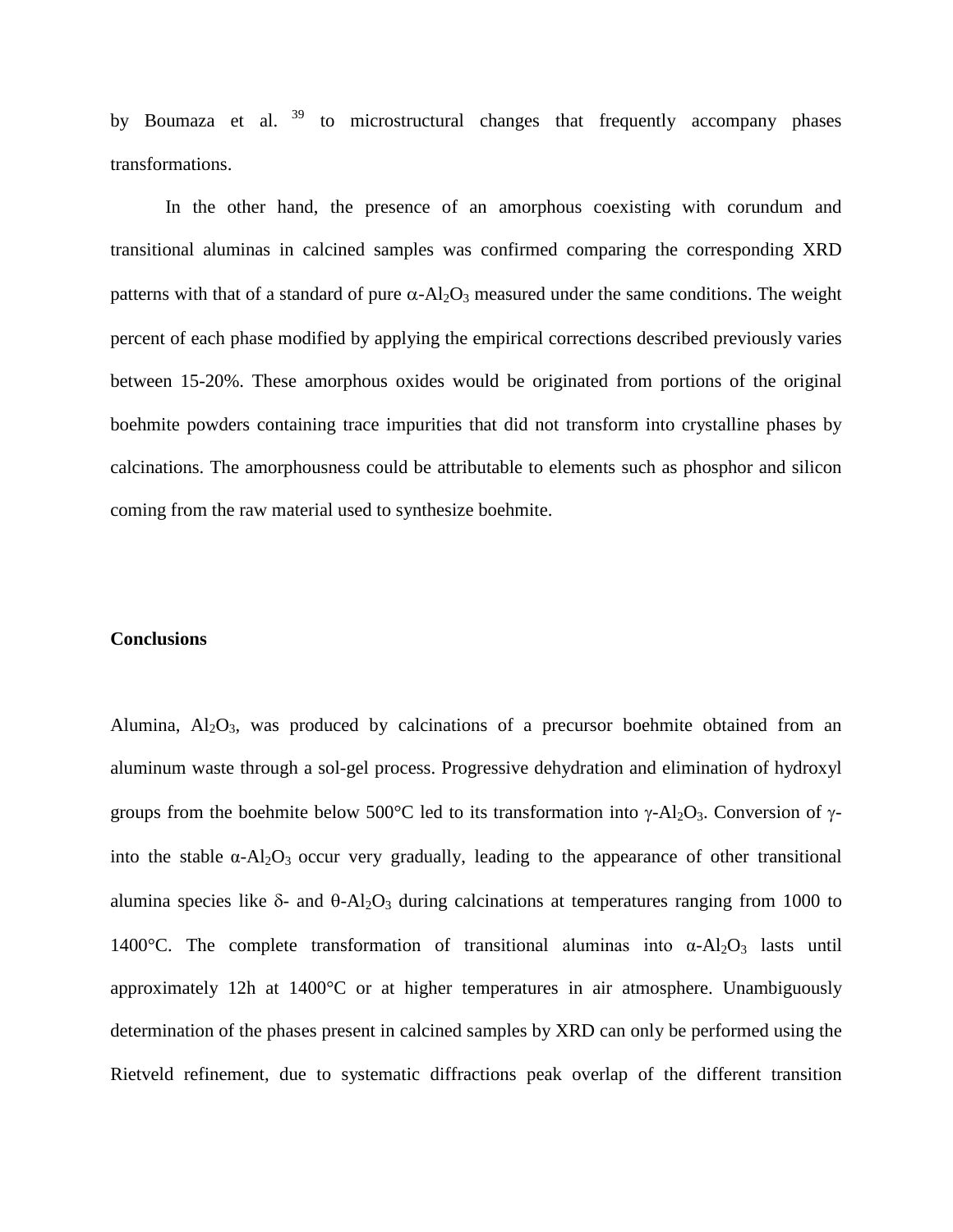alumina phases. On the other hand, direct comparison of diffraction patterns of a standard of pure  $\alpha$ -Al<sub>2</sub>O<sub>3</sub> and calcined samples, both measured under the same conditions, is required to determine the presence of an amorphous component.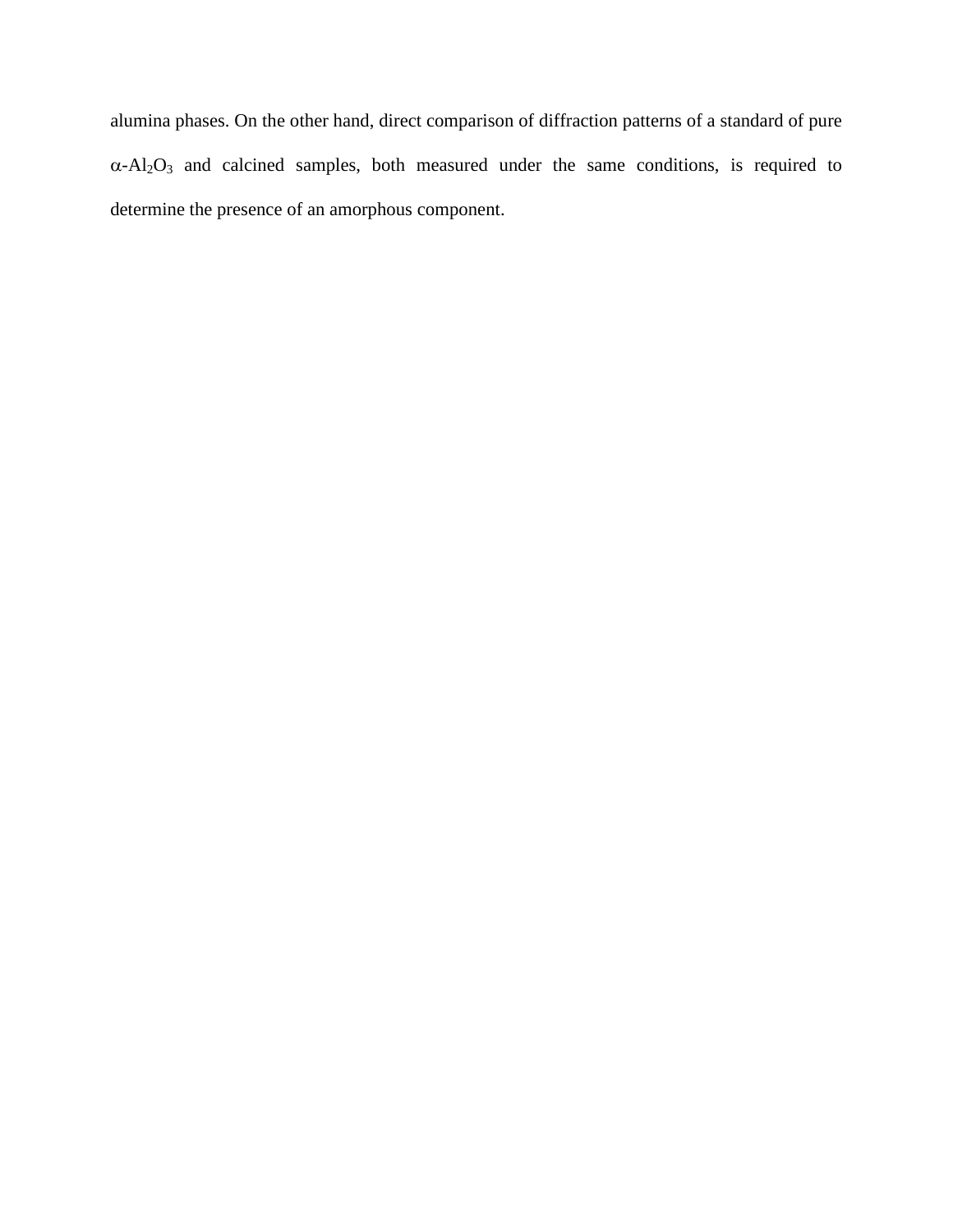# **Acknowledgment**

The authors thank the company Recuperaciones y Reciclajes Roman S.L. (Fuenlabrada, Madrid, Spain) for supplying the waste. This work is sponsored by the Comisión Interministerial de Ciencia y Tecnología (CICYT), Spain, under Grants MAT2012-39124 and CTM2012-34449.

## **References**

- 1. W.D. Kingery, H. K. Bowen, and D.R. Uhlmann, "Properties of ceramics", *Introduction to Ceramics*, 2nd edition, 581-1006, John Wiley and Sons, New York, 1976.
- 2. K. Davis, "Materials review: Alumina (Al<sub>2</sub>O<sub>3</sub>)", School of Doctoral Studies (European Union) Journal, [2] 109-114 (2010).
- 3. B.C. Lippens and J.H. de Boer, "Study of phase transformation during calcination of aluminum hydroxides by selected area electron diffraction", *Acta Crystallogr.*, 17 [10] 1312-1321 (1964).
- 4. T. Sato, "Thermal decomposition to aluminium hydroxides to alumina", *Thermochim. Acta*, 88 [1] 69-84 (1985).
- 5. L.K. Hudson, C. Misra, A.J. Perrotta, K. Wefers, and F. S. Williams, "Aluminium oxides", *Ullmann's Encyclopedia of Industrial Chemistry*, vol. 2, 607-645, Wiley –VCH, Weinheim, Germany, 2012.
- 6. S.J. Wilson, "Phase transformation and development of microstructure in boehmite-derived transition aluminas", *Proc. Br. Ceram. Soc.*, 28 281–294 (1979).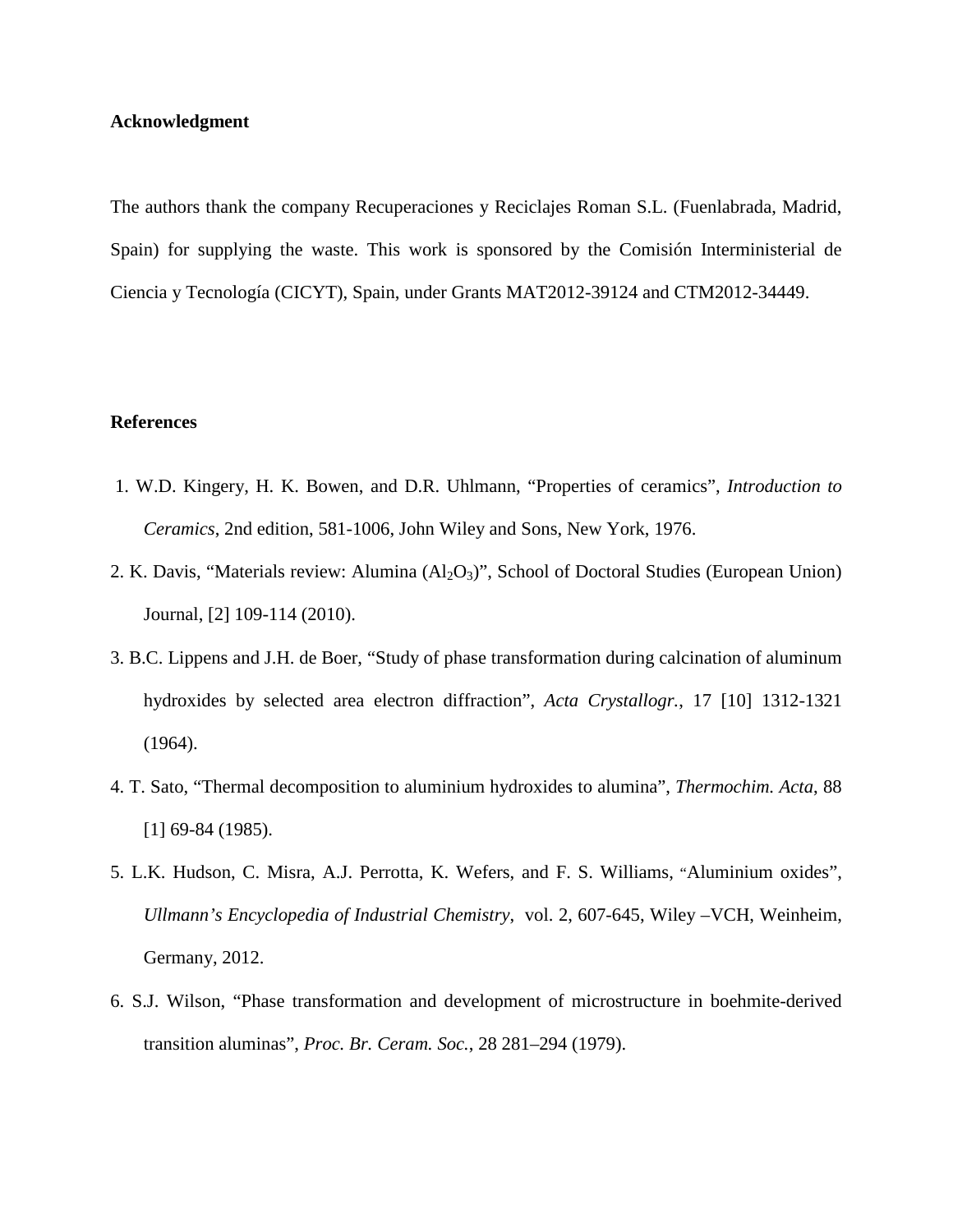- 7. S.J. Wilson and J.D.C. Mc Connell, "A kinetic study of the system γ–AlOOH/Al2O3", *J. Solid State Chem.*, 34 [3] 315-322 (1980).
- 8. Y. Repelin and E. Husson, "Etudes structurales d´alumines de transition. I-Alumines gamma et delta", *Mater. Res. Bull.*, 25 [5] 611-621 (1990).
- 9. G. Paglia, C.E. Buckley, A.L. Rohl, R.D. Hart, K. Winter, A.J. Studer, B.A. Hunter, and J.V. Hanna "Boehmite derived γ-alumina system: 1. Structural evolution with temperature, with the identification and structural determination of a new transition phase, γ'alumina", *Chem. Mater.*, 16 [2] 220-236 (2004).
- 10. P. Alphonse and M. Courty, "Structure and thermal behavior of nanocrystalline boehmite", *Thermochim. Acta*, 425 [1] 75–89 (2005).
- 11. I. Levin and D. Brandon, "Metastable alumina polymorphs: crystal structures and transition sequences", *J. Am. Ceram. Soc.*, 88 [8] 1995–2012 (1998).
- 12. K. Wefers and C. Misra, "Oxides and hydroxides of aluminum", *Alcoa Technical Papers No. 19, Revised*. Alcoa Laboratories, The Aluminium Company of America, 1987.
- 13. K.E. Sickafus, J.M. Wills, and N.W. Grimes, "Structure of spinel", *J. Am. Ceram. Soc.*, 82 [12] 3279-3292 (1999).
- 14. G. Yamaguchi, I. Yasui, and W.C, Chiu, "A new method of preparing θ-alumina and the interpretation of its X-ray powder diffraction pattern and electron diffraction pattern", *Jpn. Bull. Chem. Soc.*, 43 [8] 2487–2491 (1970).
- 15. R.S. Zhou and R.L. Snyder, "Structures and transformations mechanisms of the η, γ and θ transition Aluminas", *Acta Crystallogr. Sect. B*, 47 [5] 617-630 (1991).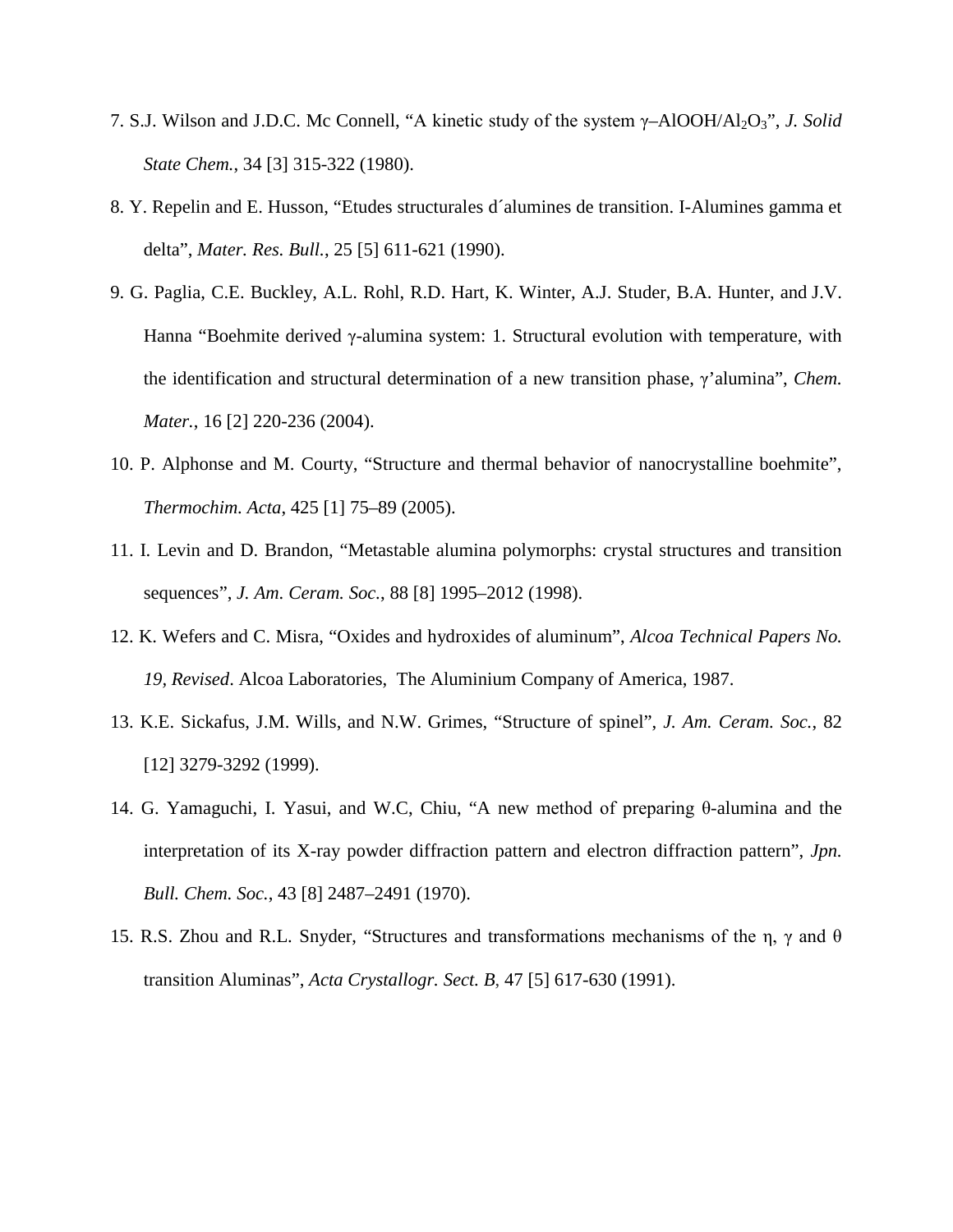- 16. L. Fillali, H. Tayibi, J.A. Jiménez, A. López-Delgado, and S. López-Andrés, "Study of the transformation of boehmite into alumina by Rietveld method", *Acta Crystallogr. Sect. A*, 67 [Supplement] C580 (2011).
- 17. A. López-Delgado, L. Fillali, J.A. Jiménez, and S. López-Andrés, "Synthesis of α-alumina from a less common raw material", *J Sol-Gel Sci. Technol.*, 64 [1] 162-169 (2012).
- 18. A. Boumaza, L. Favaro, J. Ledion, G. Sattonnay, J.B. Brubach, P. Berthet, A.M. Huntz, P. Royc, and R. Tetot, "Transition alumina phases induced by heat treatment of boehmite: an X-ray diffraction and infrared spectroscopy study", *J. Solid State Chem.*, 182 [5] 1171-1176 (2009).
- 19. H.M. Rietveld, "A profile refinement method for nuclear and magnetic structures", *J. Appl. Crystallogr.*, 2 [2] 65-71 (1969).
- 20. D.L. Bish and S.A. Howard, "Quantitative phase analysis using the Rietveld method", *J. Appl. Crystallogr.*, 21 [2] 86-91 (1988).
- 21. L. Lutterotti and P. Scardi, "Simultaneous structure and size-strain refinement by the Rietveld method", *J. Appl. Crystallogr.*, 23 [4] 246-252 (1990).
- 22. E. N. Maslen, V. A. Streltsov, N. R. Streltsova, N. Ishizawa, and Y. Satow, "Synchrotron Xray study of the electron density in α-Al2O3", *Acta Crystallogr. Sect. B*, 49 [6] 973-980 (1993).
- 23. H. Sawada, "Residual electron density study of α-aluminum oxide through refinement of experimental atomic scattering factors", *Mater. Res. Bull.*, 29 [2] 127-133 (1994).
- 24. V. Saraswati and G.V.N. Rao, " X-ray diffraction in γ-alumina whiskers.", *J. Cryst. Growth.*, 83 [4] 606–609 (1987).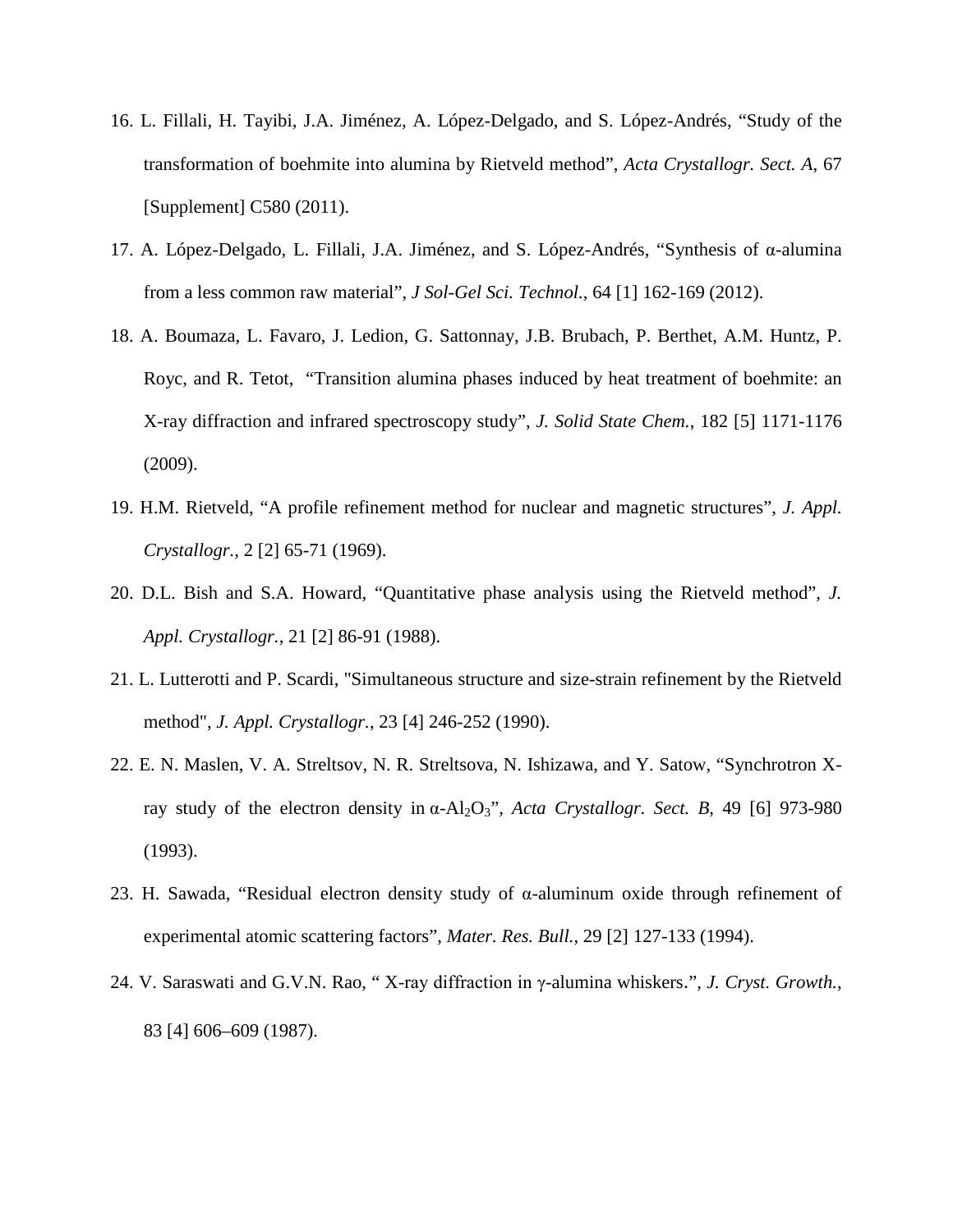- 25. R.-S. Zhou and R. L. Snyder, " Structures and transformation mechanisms of the eta-, gamma- and theta transition aluminas by X-ray Rietveld refinement", *Acta Crystallogr. Sect. B*, 47 [5] 617-630 (1991).
- 26. L. Smrcok, V. Langer, and J. Krestan, "γ-alumina: a single crystal x-ray diffraction study ", *Acta Crystallogr. Sect. C*, 62 [9] i83-i84 (2006).
- 27. E. Husson and Y. Repelin, "Structural studies of transition aluminas. Theta alumina", *[Eur. J.](http://www.crossref.org/openurl?pid=ourl_pearson:964439073&title=Eur.%20J.%20Solid%20State%20Inorg.%20Chem.&volume=33&spage=1223&date=1996)  [Solid State Inorg. Chem.](http://www.crossref.org/openurl?pid=ourl_pearson:964439073&title=Eur.%20J.%20Solid%20State%20Inorg.%20Chem.&volume=33&spage=1223&date=1996)*, 33 [11] 1223-1231 (1996).
- 28. T. Tsukada, H. Seqawa, A. Yasumori, and K. Okada, "Crystallinity of boehmita and its effect on the phase transition temperature of alumina", *J. Mater. Chem.*, 9 [2] 549-553 (1999).
- 29. S.M. Kim, Y.J. Lee, K.W. Jun, J.Y. Park, and H.S. Potdar, "Synthesis of thermo-stable high surface area alumina powder from sol–gel derived boehmite", *Mater. Chem. Phys.*, 104 [1] 56–61(2007).
- 30. R. Rinaldi and U. Schuchardt, "On the paradox of transition metal-free alumina-catalyzed epoxidation with aqueous hydrogen peroxide", *J Catal.*, 236 [2] 335–345 (2005).
- 31. T. Tsuchida and K. Horigome, ["The effect of grinding on the thermal decomposition of](http://www.sciencedirect.com/science/article/pii/004060319402052P)  [alumina monohydrates, α](http://www.sciencedirect.com/science/article/pii/004060319402052P)- and β-Al2O3 · H2O", *Thermochim. Acta*, 254 359–370 (1995).
- 32. K.J.D. MacKenzie, J. Temuujin, M.E. Smith, P. Angerer, and Y. Kameshima, ["Effect of](http://www.sciencedirect.com/science/article/pii/S004060310000513X)  mechanochemical [activation on the thermal reactions of boehmite \(γ](http://www.sciencedirect.com/science/article/pii/S004060310000513X)-AlOOH) and γ-Al<sub>2</sub>O<sub>3</sub>", *Thermochim. Acta*, 359 [1] 87–94 (2000).
- 33. H. Shirasuka, H. Yanagida, and G. Yamaguchi, "The Preparation of alumina and its structure", *Yogyo Kyokai. Shi*, 84 [12] 610-613 (1976).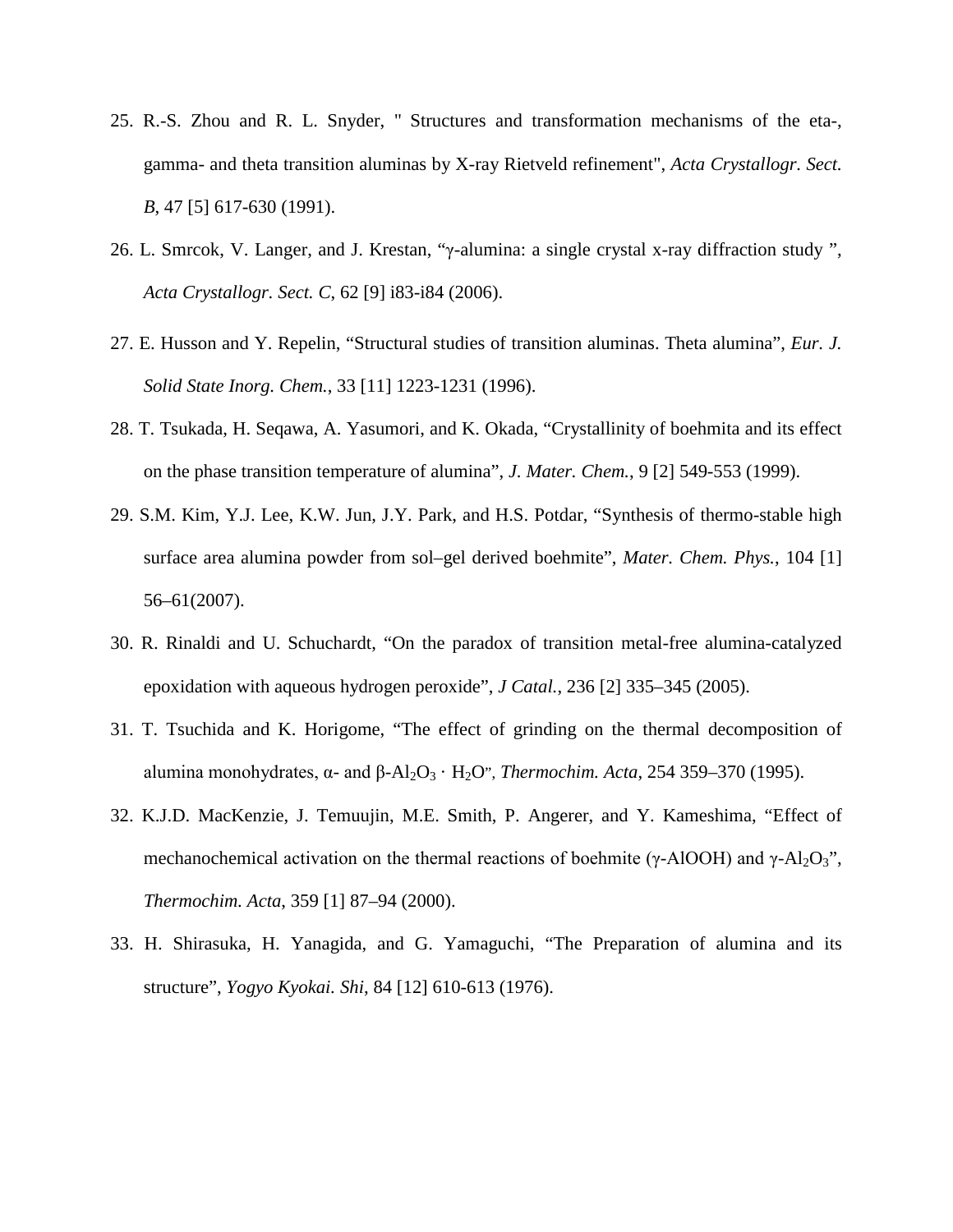- 34. X. Bokhimi, J.A. Toledo-Antonio, M.L. Guzman-Castillo, and F. Hernandez-Beltran, ["Relationship between crystallite size and bond lengths in boehmite"](http://www.sciencedirect.com/science/article/pii/S0022459601991248), *J. Solid State Chem.*, 159 [1] 32-40 (2001).
- 35. A.S. Ivanova, G.S. Litvak, G.N. Kryukova, S.V. Tsybulya, and E.A. Paukshtis, ["Real](http://serials.unibo.it/cgi-ser/start/it/spogli/df-s.tcl?prog_art=7046881&language=ITALIANO&view=articoli)  [structure of metastable forms of aluminum oxide"](http://serials.unibo.it/cgi-ser/start/it/spogli/df-s.tcl?prog_art=7046881&language=ITALIANO&view=articoli), *Kinet. Catal.*, 41 [1] 122-126 (2000).
- 36. X. Bokhimi, J.A. Toledo-Antonio, M.L. Guzman-Castillo, B. Mar-Mar, F. Hernandez-Beltran, and J. Navarrete, " [Dependence of boehmite thermal evolution on its atom bond](http://www.sciencedirect.com/science/article/pii/S002245960199320X)  [lengths and crystallite size"](http://www.sciencedirect.com/science/article/pii/S002245960199320X), *J. Solid State Chem.*, 161 [2] 319-326 (2001).
- 37. V. Balek, E. Klosova, M. Murat, and N.A. Camargo, "Emanation thermal analysis of Al2O3/SiC nanocomposite xerogel powders", *Am. Ceram. Soc. Bull.*, 75 [9] 73-796 (1996).
- 38. G.C. Bye and G.T. Simpkin, "Influence of Cr and Fe on Formation of  $\alpha$ -Al<sub>2</sub>O<sub>3</sub> from  $\gamma$ -Al2O3", *J. Am. Ceram. Soc.*, 57 [8] 367–71(1974).
- 39. A. Boumaza, A. Djelloul, and F. Guerrab, "Specific signatures of α-alumina powders prepared by calcination of boehmite or gibbsite", *Powder Technol.*, 201 [2] 177–180 (2010).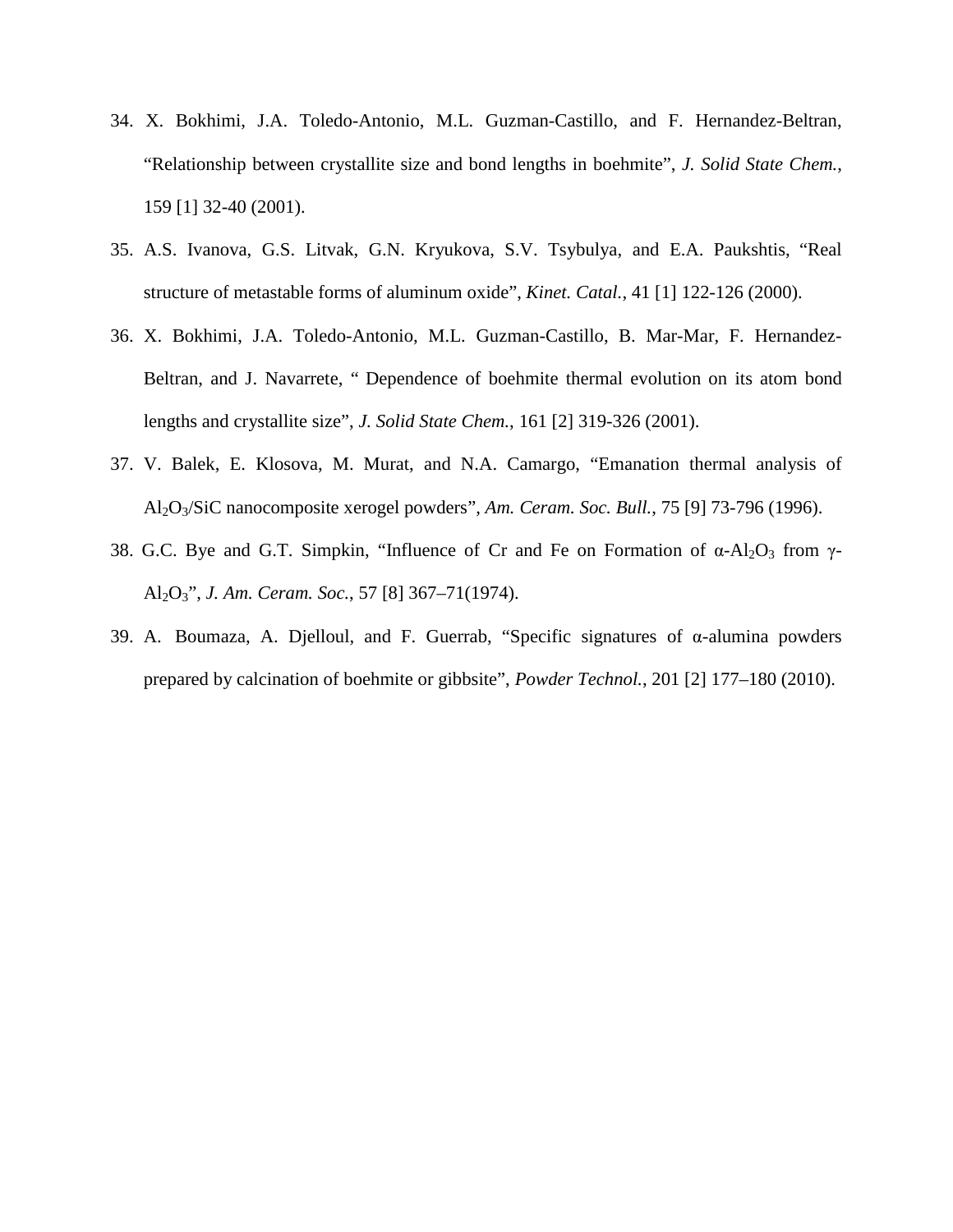### **Figure Captions**

*Fig .1. XRD pattern and Rietveld refinement analysis of initial boehmite showing scale observed (open points) and calculated (red solid line) intensity. The differences between experimental data and the fitted simulated pattern is plotted as a continuous green line at the bottom.*

*Fig. 2. TG/DrTG and DTA curves of boehmite.*

*Fig. 3 Observed (open circles) and calculated (red solid line) XRD pattern of boehmite calcined for 7h at a) 500 and b) 850ºC after the Rietveld refinement. The differences between experimental data and the fitted simulated pattern is plotted as a continuous green line at the bottom.* 

*Fig. 4 Selected part of 2*θ *from 30 to 50º showing on an enlarged scale observed (open circles) and calculated (red solid line) XRD pattern of boehmite calcined a) at 1000ºC for 7h and at 1400ºC for b) 2, c) 7, and d) 12h after the Rietveld refinement. The differences between experimental data and the fitted simulated pattern is plotted as a continuous green line at the bottom and the contribution of the component phases in different colors.*